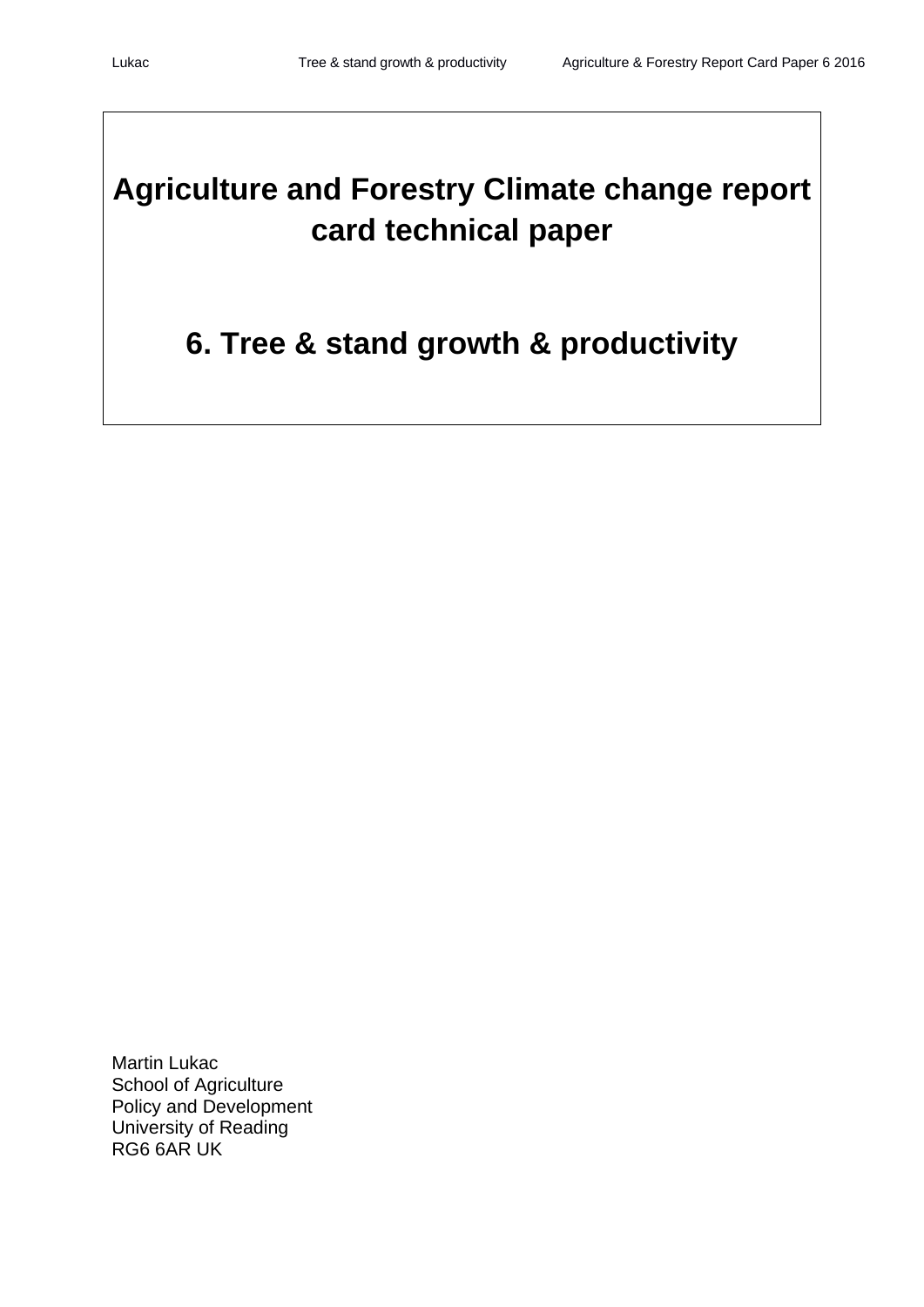## **Summary**

This Technical Report:

- 1. Introduces observed and expected effects of rising temperature, elevated  $CO<sub>2</sub>$  and soil water availability on temperate forests;
- 2. Outlines current knowledge on impacts of climate change on tree phenology and reproduction;
- 3. Suggests forest management approaches and options suitable for adapting UK forests to climate change.

The key findings of the Technical Report are:

- 1. Temperature rise in the predicted band of  $2-4^{\circ}C$  in this century is likely to increase forest productivity in tree populations which are currently not at the southern boundary of species distribution, directly by increasing the rate of  $CO<sub>2</sub>$  assimilation and indirectly by lengthening the growing season **[high confidence]**.
- 2. Elevated  $CO<sub>2</sub>$  will stimulate forest net primary production, at least in the short term (1-2 decades). Any long-term stimulation is subject to limitation by other factors, notably water availability in the South and East and soil nutrient availability across the UK **[high confidence]**.
- 3. Unseasonal low or high soil water availability and high water table levels will negatively affect growth of species not adapted conditions of drought or flooding; this effect is very localised as it is moderated by soil type, topography and artificial drainage **[moderate confidence]**.
- 4. Increasing temperature has already resulted in documented shifts in phenology. Potential impacts on productivity can be both positive (longer growing season) and negative (suboptimal release from dormancy) **[high confidence]**.
- 5. Elevated  $CO<sub>2</sub>$  may delay autumnal senescence in broadleaved species, however, there is no indication whether this has an impact on productivity **[low confidence]**.
- 6. Rising temperature, elevated  $CO<sub>2</sub>$  and unseasonal fluctuation of soil water availability are expected to interfere with seed production, particularly with masting events which are important for natural regeneration of forests **[moderate confidence]**.
- 7. Higher winter temperature will affect natural regeneration by impacting on seed dormancy status of species and provenances that have a substantial chilling requirements to break seed dormancy **[high confidence]**.
- 8. Management plans for UK forests will have to adapt to increased uncertainty and to accommodate a greater variation in site conditions over the rotation, the length of which may become shorter **[high confidence]**.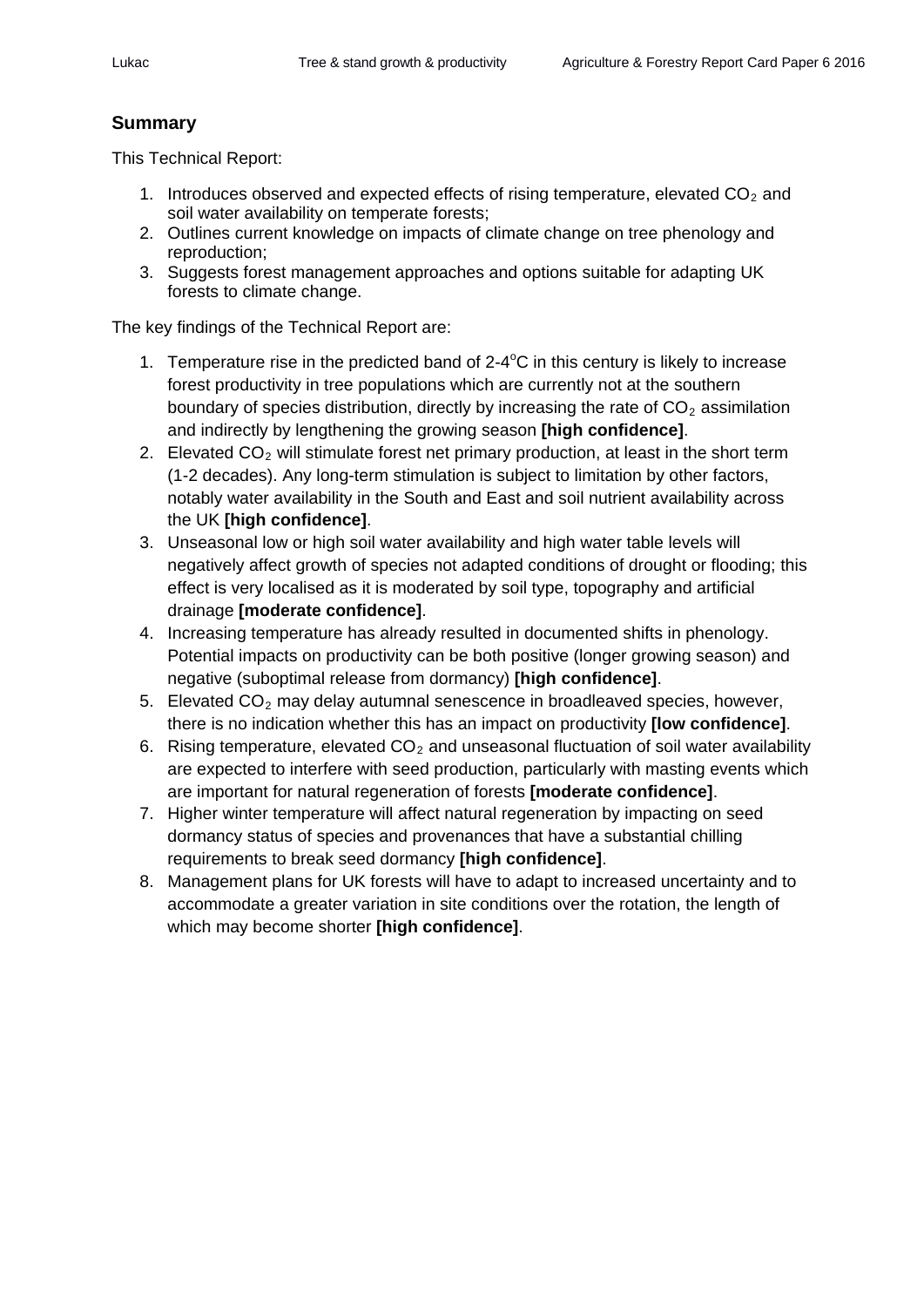#### **Introduction**

Environmental change has already had, and is expected to have a profound effect on UK forests, particularly because of the longevity of forest trees. Planting and management decisions taken today will have an impact on forest productivity and stability many decades hence. In all likelihood, trees planted today to fit a set of environmental constraints are likely to reach maturity under a different climate which may or may not negatively affect their performance. A wide range of interlinked ecosystem services is delivered by UK forests, alongside the traditional provisioning service of timber production. This technical paper, however, will focus on impacts on forest growth and timber productivity as other types of forest ecosystem services are dealt with elsewhere. Specifically, this report will consider the evidence for impacts of expected changes in average temperature, atmospheric  $CO<sub>2</sub>$ concentration, and changing patterns of precipitation and water table on UK forest function. Mirroring existing regional differences due to geography and topography, environmental change is expected to differentially affect various parts of the UK. Whilst intra-annual variation and the magnitude and frequency of extremes of some climatic variables do have significant influence of tree growth and survival, these factors are dealt with in Technical paper and will not be considered here.

This technical paper, therefore, will weigh up existing evidence for current and expected effects of environmental change on UK forests as a whole, and will illustrate the most relevant regional differences and contrasts. The paper considers effects of environmental change on tree growth, seasonality and phenology, forest rotation cycle, timber quality and species choice. The final section outlines current challenges in our understanding and suggests strategies for adaptation to change.

#### **Tree growth and yield**

Forest productivity is one of the most important processes that drive carbon, water and nutrient cycles globally. The magnitude and dynamics of the process, commonly referred to as tree or forest growth, strongly depend on carbon accumulation and allocation to different storage pools (Litton *et al.*, 2007) and their responses to key determinants, such as climate (Babst *et al.*, 2013), tree age (Pajtík *et al.*, 2011), and competition for nutrients and light (Sardans and Peñuelas, 2013). These mechanisms, together with forest management practices (Fahey *et al.*, 2009), form a complex set of constraints and drivers which influence carbon allocation to physiological processes that determine tree growth. Naturally, from a forest management point of view, it is the allocation to stemwood which is the most relevant, albeit this is still relatively poorly understood at large scales (Brüggemann *et al.*, 2011). Whilst some of the mechanisms and drivers affecting forest growth will functionally remain the same functionally, it is reasonable to expect that environmental change will have significant impact on carbon allocation in trees and therefore on tree and forest stand growth (Callaway *et al.*, 1994).

For the purpose of forest management, tree growth can be defined as the increase in aboveground dimensions of an individual tree through time (Weiskittel *et al.*, 2011). The tree dimensions most commonly measured in forest practice are height and diameter, mostly due to ease of observation but also because of their strong correlation with wood volume and biomass. Growth increment, or change in a dimension per unit of time, is commonly expressed in either absolute or relative terms. The use of relative growth is particularly useful when looking at the interaction between the environment and tree growth in young forest stands because of the rapid, initially non-linear accumulation of non-photosynthetic material such as stems, branches, and roots (Konôpka *et al.*, 2013). Patterns of growth vary according to tree species and growing conditions (Herault *et al.*, 2011), but in general height increases rapidly in young trees and then levels off at maturity, height increment approaches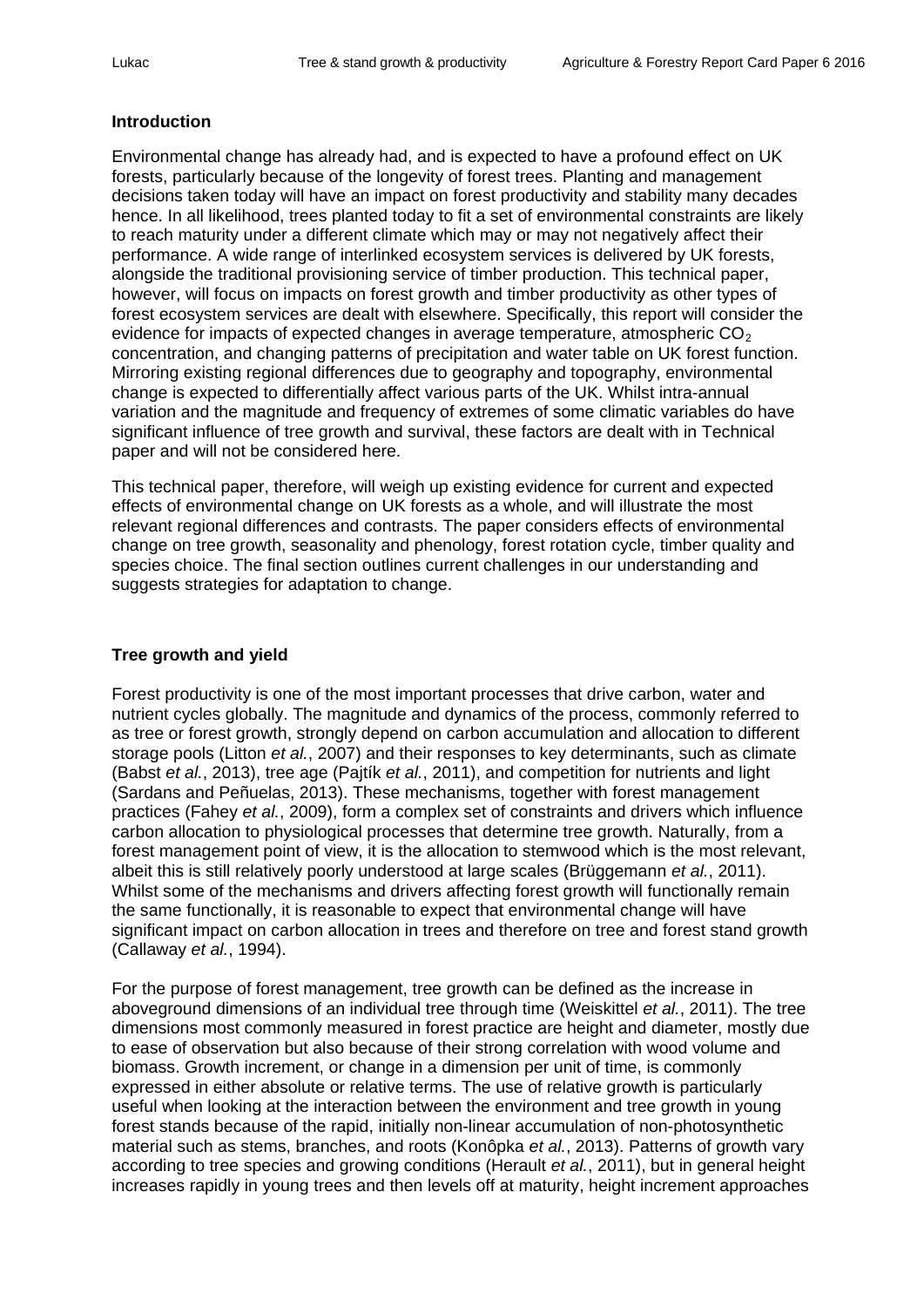zero in mature forest stands possibly as the result of hydraulic limitation (Ryan and Yoder, 1997; Sperry *et al.*, 2008).

Stem diameter, on the other hand, grows comparatively steadily over the lifespan of a tree (Hann *et al.*, 1991). Although annual increment tends to decline with age, increasing resource availability has been shown to boost diameter growth (Bebber *et al.*, 2004) . It is very difficult to separate the effects of tree size and age on stem growth. Experimental grafting of shoots from donor trees indicates that the age of the donor does not affect shoot growth rates, but the size of the recipient does (Mencuccini *et al.*, 2005). These observations suggest that tree growth is influenced by tree size rather than age, suggesting that changing environmental conditions will differentially affect growth and productivity of trees of different size.

#### *Temperature*

In temperate and especially in boreal climates, tree-ring chronologies indicate that mean temperature during the growing season is the main climatic factor affecting diameter growth (Nabeshima *et al.*; Miina, 2000). This is valid in both the short and long term; the start and duration of growth in a given growing season are related to mean annual temperature (Leikola and others, 1969), while inter annual variability in growth strongly reflects the temperature variation in summer temperature when tree growth usually peaks (Briffa *et al.*, 1990). In most trees, photosynthesis takes place at a fairly wide range of temperatures, and reversible changes and adaptation of photosynthetic processes are usually possible within a 10 °C to 35 °C band (Berry and Bjorkman, 1980). Looking at data from 19 gas exchange studies on trees and shrubs, Medlyn *et al*. (2002) showed that the optimum temperature for maximum rate of activity of the key primary  $CO<sub>2</sub>$  fixing enzyme, Rubisco, is around 29 °C in silver birch (*Betula pendula*), 43 °C in oak (*Quercus spp*.), 37 °C in silver fir (*Abies alba*) and 28 °C in Scots pine (*Pinus sylvestris*). These type of results suggest that trees in the UK currently grow in temperatures considerably below those at which maximum photosynthesis could occur. Measurements on temperate tree species in Australia have shown that net photosynthesis of at least 80% of maximum occurs over a 12–16 °C span of growth temperature, several times larger range than any temperature rise predicted for the UK over this century (Cunningham and Read, 2002). The ability of the temperate species to maintain maximum net photosynthesis over a greater range of growth temperatures is consistent with the large seasonal and diurnal variation in temperature in temperate climate zones. Looking at the global picture, tropical tree species may be near the high temperature threshold for photosynthesis that, if exceeded, will greatly reduce  $CO<sub>2</sub>$ . This is not the case for temperate and boreal tree species growing in UK forests, where mean temperature is projected to rise by about 2-5<sup>°</sup>C by 2080s (Murphy *et al.*, 2009) from a current annual mean well below the critical threshold. These findings suggest that trees in colder environments may benefit from some degree of climate warming, but species in warmer environments will not (Figure 1). Increased rate of photosynthesis, however, may not directly translate to increased growth. Higher temperature is likely to stimulate autorespiration as well as photosynthesis, reducing the growth benefit resulting from rising temperature. Way and Oren (2010) in their review of tree growth responses to temperature predicted more variation in the response of high latitude and altitude tree species to a given temperature increase than for more warmadapted species. Applied to UK conditions, it is therefore likely that stronger positive responses of trees and stands is to be expected in Scotland and at higher altitudes in England and Wales (where forest production is currently dominated by conifers), than at lower altitudes (predominantly broadleaves, but also containing large conifer stands). The scale of climate change predictions indicates that, in southern England, native broadleaf species may become unsuitable for timber production on drier soils. The planting of nonnative species may therefore be considered to maintain woodland cover and ensure a viable hardwood timber industry (Broadmeadow *et al.*, 2009).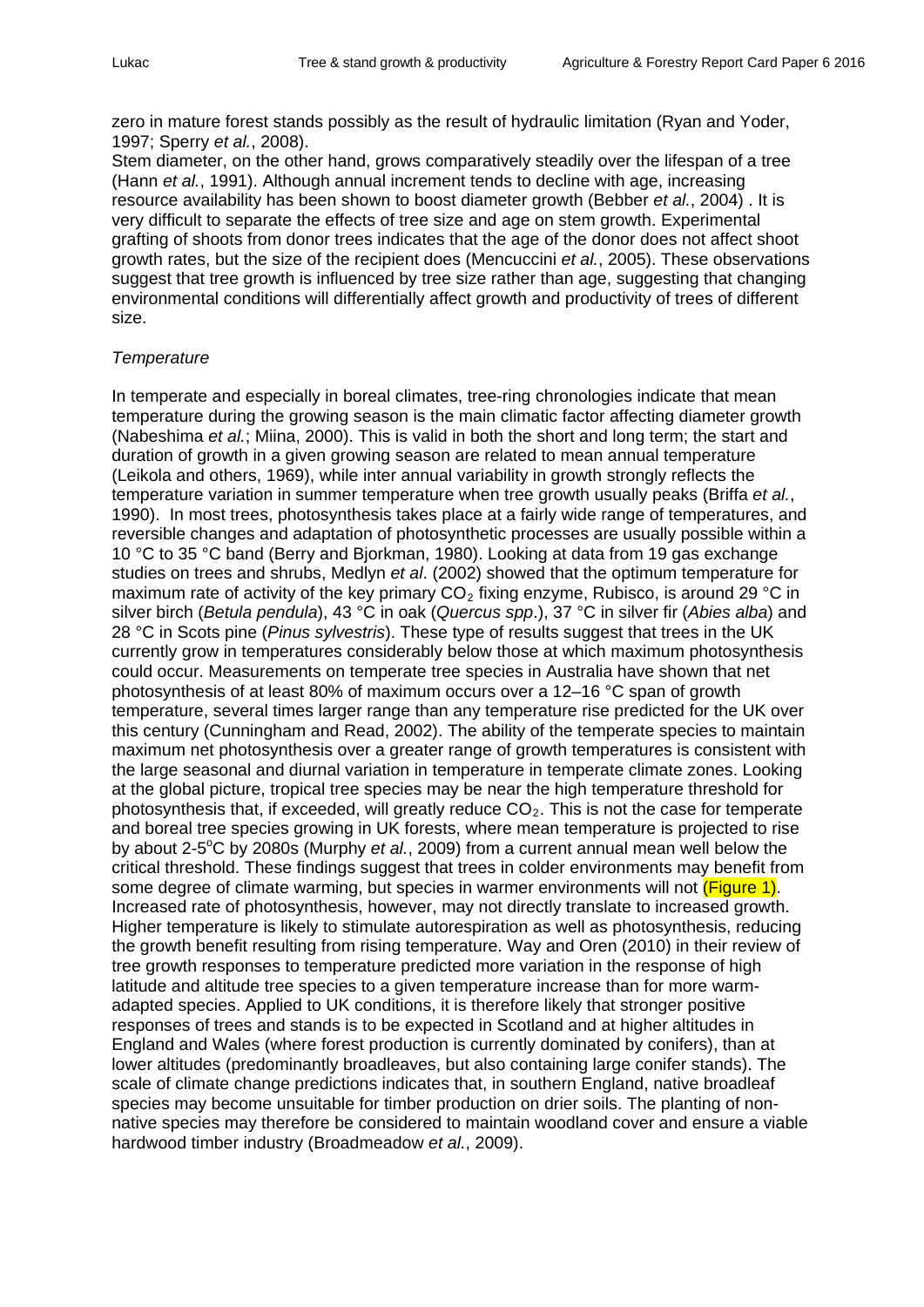#### *Atmospheric CO2 concentration*

Concurrent with, and indeed the main driver of, recent and predicted temperature increases, the rising atmospheric  $CO<sub>2</sub>$  concentration will have a significant effect on forest growth of forests. All tree species currently growing in the UK have the so-called C3 type of photosynthetic pathway (Sage *et al.*, 2011), which means that rising CO<sub>2</sub> concentration is likely to stimulate the rate of C fixation and increase C availability for allocation to tree biomass pools (Farquhar *et al.*, 1980). C3 photosynthesis does not become saturated at current (403 ppm at the time of writing) or near future  $CO<sub>2</sub>$  concentrations, therefore higher photosynthetic productivity of forest trees is to be expected. Early experiments looking at responses of tree species to doubling of atmospheric  $CO<sub>2</sub>$  concentration (mostly carried out on seedlings and young trees) indicated that the mean biomass accumulation due to doubled  $CO<sub>2</sub>$  is +38% for coniferous and +63% for broadleaved trees (Ceulemans and Mousseau, 1994). Later, Free Air  $CO<sub>2</sub>$  Enrichment (FACE) techniques were perfected and used to expose sections of developing or mature forests to elevated  $CO<sub>2</sub>$ . Owing to growth limitation by other environmental factors and as the result of observing more mature trees, Norby *et al*. (2005) report that the response of forest net primary production (NPP) to elevated  $CO<sub>2</sub>$  is quite similar across a broad range of forest productivity, with a median stimulation of 23% for a doubling of  $CO<sub>2</sub>$  concentration. All FACE experiments have only exposed trees to elevated  $CO<sub>2</sub>$  for a fraction of their natural lifetime. Some of the slightly longer-term observations, such as in the FACE experiment on deciduous sweetgum (*Liquidambar styraciflua*), indicate that continuous exposure to elevated  $CO<sub>2</sub>$  leads to a decline in the NPP stimulation from 24% to 9% after 11 years (Norby *et al.*, 2010). Others show more mixed responses: exposing mature forest to a step-change in atmospheric  $CO<sub>2</sub>$ did not lead to any measurable stimulation of radial growth in broadleaf (Bader *et al.*, 2013) or conifer (Sigurdsson *et al.*, 2013) species. A FACE experiment investigating the response of a treeline ecosystem to elevated  $CO<sub>2</sub>$  over 9 years showed a differential response between species, larch trees showed increased ring width growth whereas pines did not (Dawes *et al.*, 2011).

One of the limitations of the initial FACE experiments was that they studied monoculture plantations, whereas most non-plantation forests are composed of tree species mixtures. The BangorFACE experiment assessed elevated  $CO<sub>2</sub>$  effects on monocultures and 2- or 3species mixtures in a very young broadleaf stands of European beech (*Fagus sylvatica*), common alder (*Alnus glutinosa*) and silver birch (*Betula pendula*). Monocultures showed stemwood growth stimulation similar to other studies (Smith *et al.*, 2013b), whilst growth stimulation in mixtures resulted in larger root systems response rather than increasing stem growth (Smith *et al.*, 2013a). This finding highlights the fact that radial stem increment – although of key importance in commercial forestry – may not be the best indicator of forest response to elevated  $CO<sub>2</sub>$ . In a wider ecological sense, measuring forest NPP might be more appropriate as it measures the amount of carbon (and thus energy) entering the forest ecosystem. NPP can be enhanced by elevated  $CO<sub>2</sub>$  after canopy closure, but current knowledge indicates that the stimulation may be downregulated by other environmental factors over time (Norby and Zak, 2011).

#### *Precipitation and water table*

Current climate change predictions indicate that the UK falls within a region with generally increasing precipitation, with projected increases of up to 10%, though some southern parts of the UK may experience decreases of up to 5% (Met Office, 2011). Seasonal distribution of precipitation is likely to be affected as well, with lower summer and higher winter precipitation totals predicted (Murphy *et al.*, 2009). At present, precipitation and resulting soil water availability appears sufficient to allow good rates of growth for most trees across the UK with the exception of East and South East regions which may experience summer water deficits, particularly on lighter or shallower soils. Evidence indicates that there are significant differences between tree species in their ability to maintain or recover from a dry spell in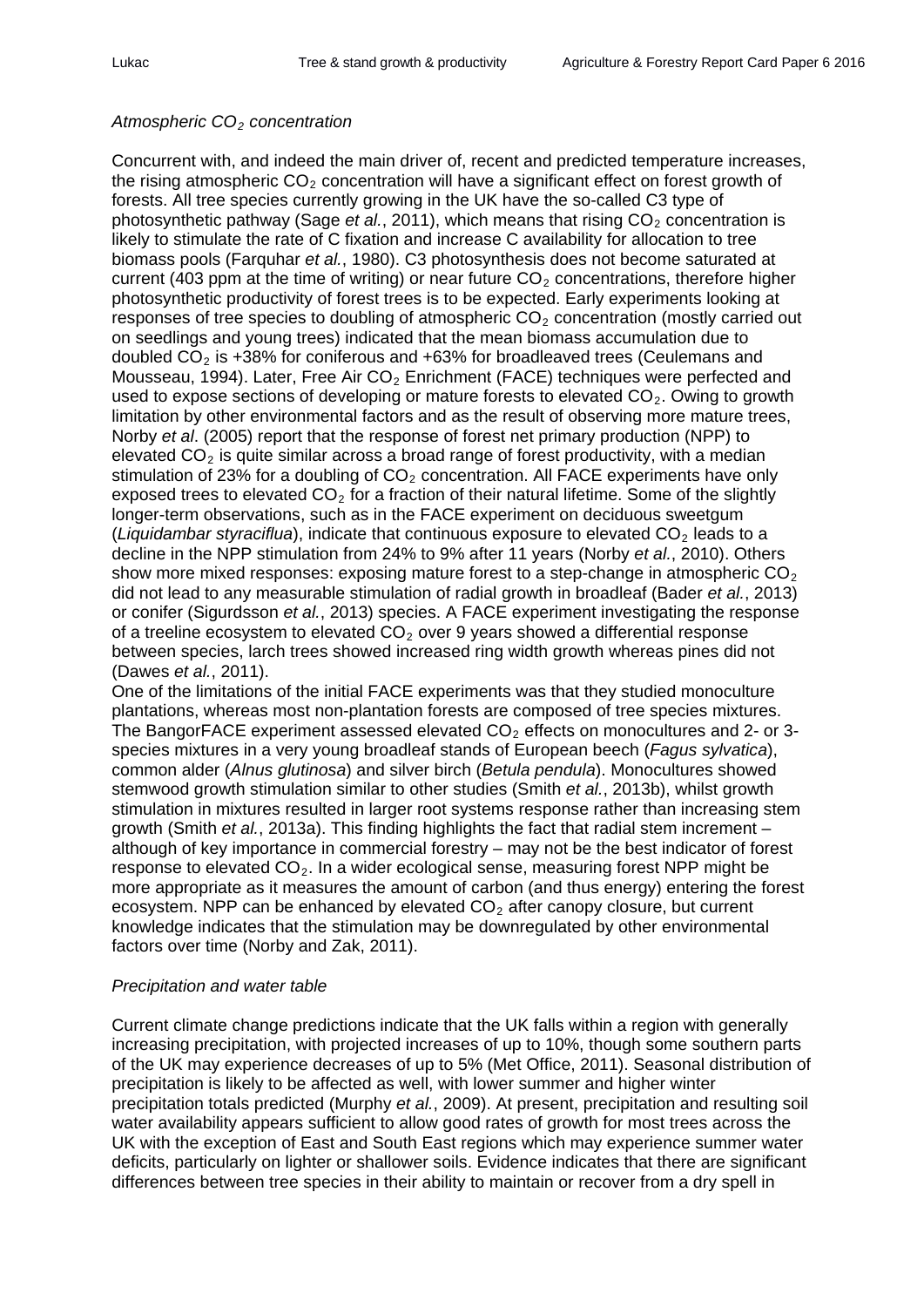term of timber productivity (Eilmann and Rigling, 2012) and survival (Peng *et al.*, 2011). Impacts of severe drought are not the focus of this paper (see Technical paper no 9. for impacts of extreme events), but persistent reduction of the amount of water available for uptake can have a negative impact on forest growth. A sequence of years with sub-optimal rainfall may result in a cumulative negative effect on growth, possibly leading to tree dieback (Allen *et al.*, 2010). As water availability is one of the main drivers of forest growth (Wagner *et al.*, 2012), and some indication of expected negative changes in forest productivity can be inferred from regions with climate similar to that predicted for the South East/ East of the UK, where selective growth reduction and tree dieback have been observed (Vayreda *et al.*, 2012). An interesting interaction between water use and elevated  $CO<sub>2</sub>$  occurs where elevated  $CO<sub>2</sub>$  reduces water vapour exchange between tree foliage and the surrounding atmosphere, leading to observations of increased water use efficiency (ratio of C accumulation to water loss) in forests. These, however, do not translate to increased tree growth (Andreu-Hailes *et al.*, 2011; Peñuelas *et al.*, 2011).

High water table and anoxic soil conditions may negatively affect tree growth in regions predicted to receive more precipitation in the future. Because the impact of excessive water supply is highly mediated by topography, this effect of climatic change will be very localised and likely to affect specific tree communities or stands (Lukac *et al.*, 2011). However, artificial drainage of organic or wetter soils is a common feature in much of plantation forestry in the UK, more intense precipitation may impact the performance of existing drainage systems. Restricted oxygen exchange between the root zone and the aerated environment due to high water content leads to hypoxia (Kreuzwieser *et al.*, 2003), which induces severe stress in tree root systems (Vartapetian and Jackson, 1997). Several tree species common in the UK have evolved mechanisms to deal with anoxic conditions in the soil, notably willows (*Salix spp*.), poplars (*Populus spp.*), common alder (A*lnus glutinosa*) and European ash (*Fraxinus excelsior*) (Drew, 1997). While high soil water content during the period of dormancy does not usually cause lasting damage, prolonged and frequent flooding during the growing season can severely limit growth of intolerant tree species  $(Fiqure 2)$ . With specific reference to upland forest plantations growing in organic soils where water table management already is a key determinant of forest productivity (Skovsgaard, 2009), increased precipitation and prolonged flooding may confer an increasing risk of peatland encroachment, with adverse consequences for forest growth and regeneration (Crawford *et al.*, 2003).

In summary, rising temperature and atmospheric  $CO<sub>2</sub>$  concentration, together with stable or increasing precipitation in most of the UK but with changes seasonal patterns, are likely to have a combined positive effect on growth of trees and forests in the UK. Temperate tree species currently grow under a suboptimal temperature and  $CO<sub>2</sub>$  regime. Empirical evidence from tree ring studies carried out in permanent forest plots across Europe indicates that forest productivity has been steadily increasing over the last century (Pretzsch *et al.*, 2014). Present forest stands grow more rapidly, and accumulate a given standing volume earlier than comparable stands did a century ago (note possible contribution of N deposition (Magnani *et al.*, 2007); the growth trend is primarily based on a changed relationship between tree size and growth. Regional and local differences in other environmental factors such as soil drainage, nutrient availabity and disturbance regimes are, however, likely to constrain positive growth response of forest trees.

Increasing temperatures since the 1950s have had a lower than expected effect in many Northern Hemisphere species (D'Arrigo *et al.*, 2008). This discrepancy is known as the 'divergence problem' in tree ring studies, with several possible explanations put forward; increased drought stress (Van Mantgem and Stephenson, 2007), shorter growing seasons caused by increased snowfall and therefore later snowmelt (Vaganov *et al.*, 1999), decreasing stratospheric ozone levels or changes in solar intensity (D'Arrigo *et al.*, 2008), or summer temperatures that are now exceeding the thermal optimum for growth of some species (e.g. white spruce (*Picea glauca*)) (D'Arrigo *et al.*, 2004). A new theory currently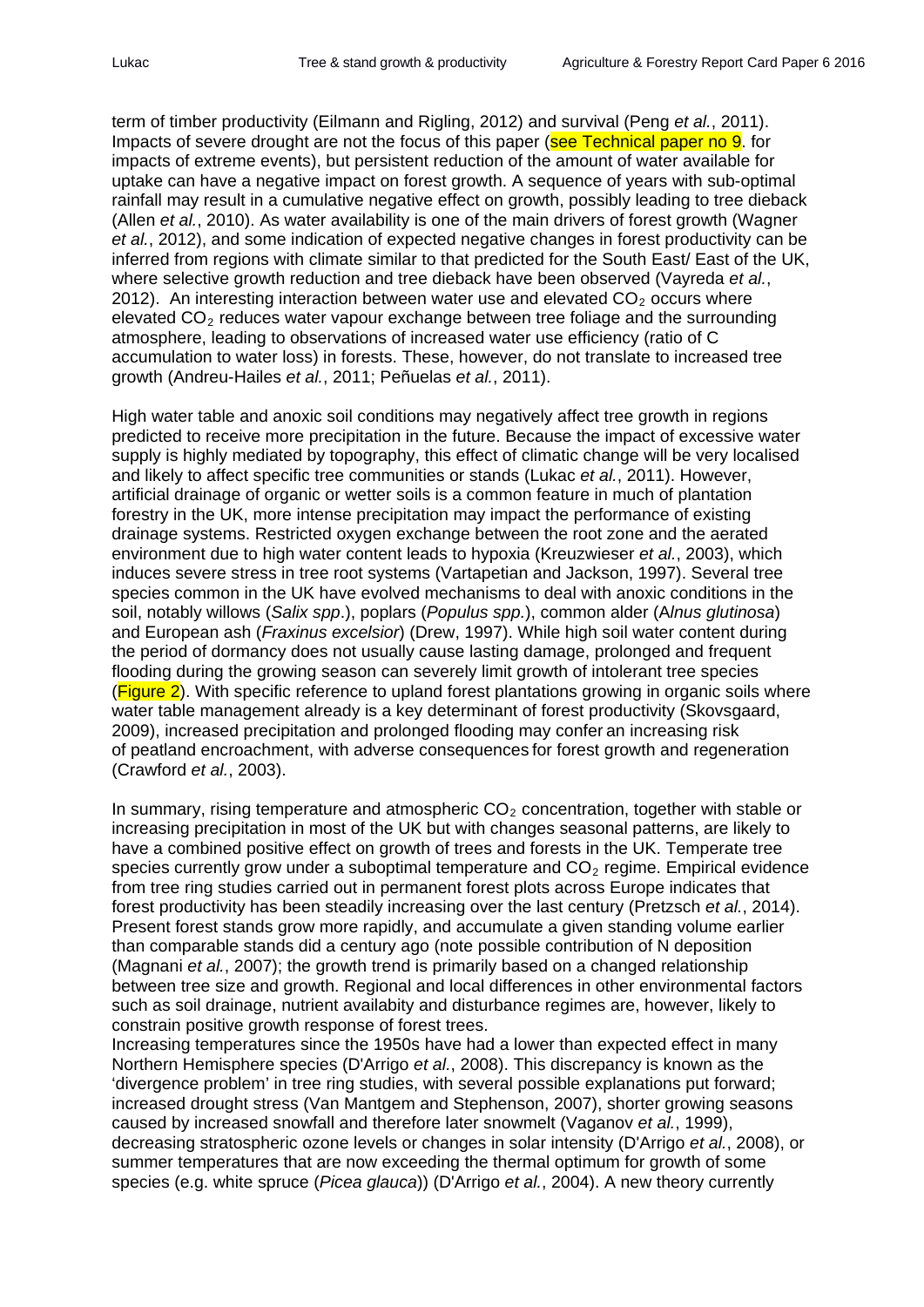being explored is that forest NPP does indeed react positively to elevated  $CO<sub>2</sub>$  and temperature, but the additional productivity is allocated to tree biomass pools other than stem (Li *et al.*, 2015). Because most existing observations of forest growth used only stem diameter measurements, such a shift in biomass allocation would be largely unreported.

#### **Phenology, Growing season duration, Vernalisation & Dormancy**

Annual developmental events such as bud-burst or flowering occur at specific times in different tree species. The timing of such development patterns is known as 'phenology' and is commonly affected by current and preceding environmental cues. For this reason, changes in climate have been observed to lead to changes in vegetation phenology (Chmielewski and Rötzer, 2001) and are often used as an indicator of environmental change (Kramer *et al.*, 2000). The large interannual variability in phenological events documented for European forests has often been explained by variation in cumulative temperature, global circulation patterns, or climate forcing factors such as solar cycles and the North Atlantic Oscillation (Badeck *et al.*, 2004). Climate change, which impacts mean temperature but also its annual fluctuation, is therefore also likely to have a direct and immediate impact on forest productivity and growth.

#### *Temperature*

Two key phenological events occur in UK forests each year – spring initiation (bud burst) and autumn cessation of growth. These two processes determine growth and biomass accumulation of trees by maximising the potential for photosynthesis during the most suitable period of the year, whilst minimising risk of damage to foliage and expanding tissues by low temperatures (Basler and Körner, 2012). In winter, trees in temperate and boreal climates undergo a period of dormancy, enabling them to withstand harsh climatic conditions. During this time, they require an accumulation of cold temperature days ('winter chill') to enhance the ability to trigger subsequent spring bud burst, summer flowering and seed production (Schwartz and Hanes, 2010). There is now unequivocal evidence that a measured decline in winter chill is apparent in the UK and in other parts of the globe (Baldocchi and Wong, 2008; Luedeling *et al.*, 2011). Little evidence of impacts exists for forest trees, but insufficient chilling is known to delay bud burst or decrease bud burst percentage (Samish, 1954). The actual range and duration of effective temperatures for chilling is poorly understood for forest trees, but cool and non-freezing temperatures between 2 and 4 °C and possibly up to 10 °C are thought to be most effective (Battey, 2000). Interspecific differences have been demonstrated, for example Norway spruce seems to require less chilling exposure than beech, oak or maple (Basler and Körner, 2012).

The gradual transition between dormancy and active growth involves numerous genetic, biochemical, physiological and anatomical alterations (Horvath *et al.*, 2010). The most important environmental drivers initiating growth following dormancy are temperature accumulation and photoperiod (daylength change). Photoperiodic responses in spring phenology are highly species dependent and still not well understood for most species. A possible explanation is that forest tree species commonly operate within a wide photoperiod envelope in which temperature has an overwhelming effect, particularly in cool years (Körner, 2006). In European forest tree species, photoperiod sensitivity is most pronounced in European beech (*Fagus sylvatica*) (Heide, 1993), but has also been observed in Norway spruce (*Picea abies*) (Partanen *et al.*, 1998), silver birch (*Betula pendula*) (Caffarra and Donnelly, 2011) and reported for a range of early and late successional species (Basler and Körner, 2012). Photoperiod is likely to interact at different stages of dormancy release; long photoperiods are likely to substitute for a lack of chilling (Heide, 1993) and decrease the thermal requirement for bud burst (Myking and Heide, 1995). A complete substitution of chilling by long photoperiods, however, does not appear likely to allow for dormancy release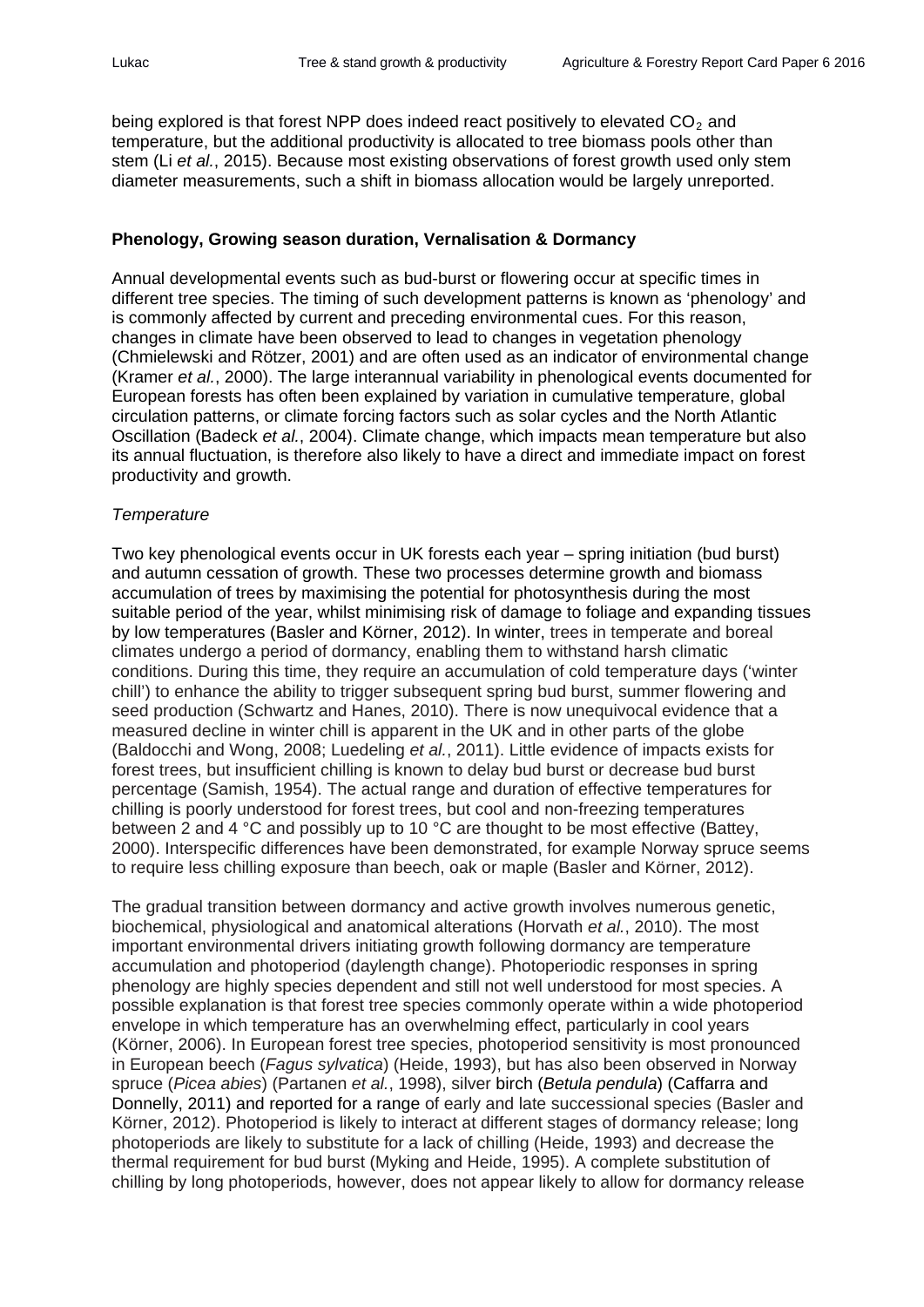without an impact on tree physiological response and reduced growth (Laube *et al.*, 2014). Chilling, photoperiod and temperature accumulation interact in a complex, species-specific manner which still remains to be clearly understood. Phenology of boreal and temperate trees is likely to be driven by differential climatic conditions and inter- and intraspecific genetic differences. The annual cycle of these trees is an integrated system, where one phase affects subsequent phases, resulting in delayed and cumulative impacts (Hänninen and Tanino, 2011).

Increasing temperatures are also expected to affect phenological processes in trees at the end of the growth season. In most temperate and boreal trees, dormancy is induced by a combination of low temperatures and decreasing daylength in autumn (Thomas and Vince-Prue, 1997). Some evidence points to the existence of independent pathways through which low temperature and photoperiod induce dormancy (Welling *et al.*, 2002), and in some species low temperatures alone seem to be sufficient to induce dormancy (Heide and Prestrud, 2005). Richardson *et al*. (2006) found that slightly less than 90% of the variation in autumn canopy senescence of sugar maple, American beech and yellow birch was accounted for by accumulated degree-days. An analysis of carbon uptake at 21 FLUXNET sites, where detailed measurements of  $CO<sub>2</sub>$  uptake and loss are studied continuously, has found that temporal anomalies affecting spring onset of productivity appear to have positive carry-over effects on productivity anomalies in the autumn of the same year, but also that later autumn senescence positively impacts on productivity in following spring (Richardson *et al.*, 2010). Keenan *et al*. (2014) observed a strong trend of earlier spring and later autumn when looking at 2 decades of forest phenological observations. Carbon uptake through photosynthesis increased considerably more than carbon release through respiration for both an earlier spring and later autumn ( $Figure 3$ ). For the latitudinal range of the UK, it is worth noting that forests growing in the north of the country are less likely to benefit from delayed autumn senescence as their productivity is limited more low light intensity than by low temperature later in the year (e.g. Suni *et al*. (2003)). By comparison, earlier spring onset of photosynthetic uptake might benefit productivity across the UK as, by the time this occurs, solar radiation is typically not limiting (Tanja *et al.*, 2003). Finally, the productivity of evergreen needle-leaf forests is less sensitive to phenology than the productivity of deciduous broadleaf forests (Richardson *et al.*, 2010), conifers typically initiate photosynthesis when air temperature reaches 5°C irrespective of dormancy status (Clement *et al.*, 2012).

## *Atmospheric* CO2 *concentration*

Natural autumnal senescence is also regulated by plant carbon–nitrogen and source–sink balance (Wingler *et al.*, 2004). The mechanism affecting cessation of photosynthesis can be traced to the optimisation of the nitrogen and carbon status of the plant (Keskitalo *et al.*, 2005). The strength of the plant's sink for photosynthate can positively influence photosynthetic responses to elevated CO<sub>2</sub> concentrations (Ainsworth *et al.*, 2004) and may also reduce the rate of senescence (Wingler *et al.*, 2004). Research into the autumnal senescence of forest trees indicates a large variability in response to elevated  $CO<sub>2</sub>$ , with senescence advancing in some species (Norby *et al.*, 2003; Körner *et al.*, 2005), being delayed in other species (Rae *et al.*, 2006; Taylor *et al.*, 2008), or showing no effect (Asshoff *et al.*, 2006). In a study of poplar genotypes on two continents, Tallis *et al*. (2010) showed that elevated atmospheric CO<sub>2</sub> delayed autumnal senescence in a poplar (*Populus spp.*) forest canopy. At the canopy level, the declines in greenness (NDVI) and leaf area index (LAI) were both significantly delayed by elevated  $CO<sub>2</sub>$ . To date, however, the findings on effects of elevated  $CO<sub>2</sub>$  independent of other factors are inconclusive and appear highly species specific (Asshoff *et al.*, 2006).

#### *Precipitation and water table*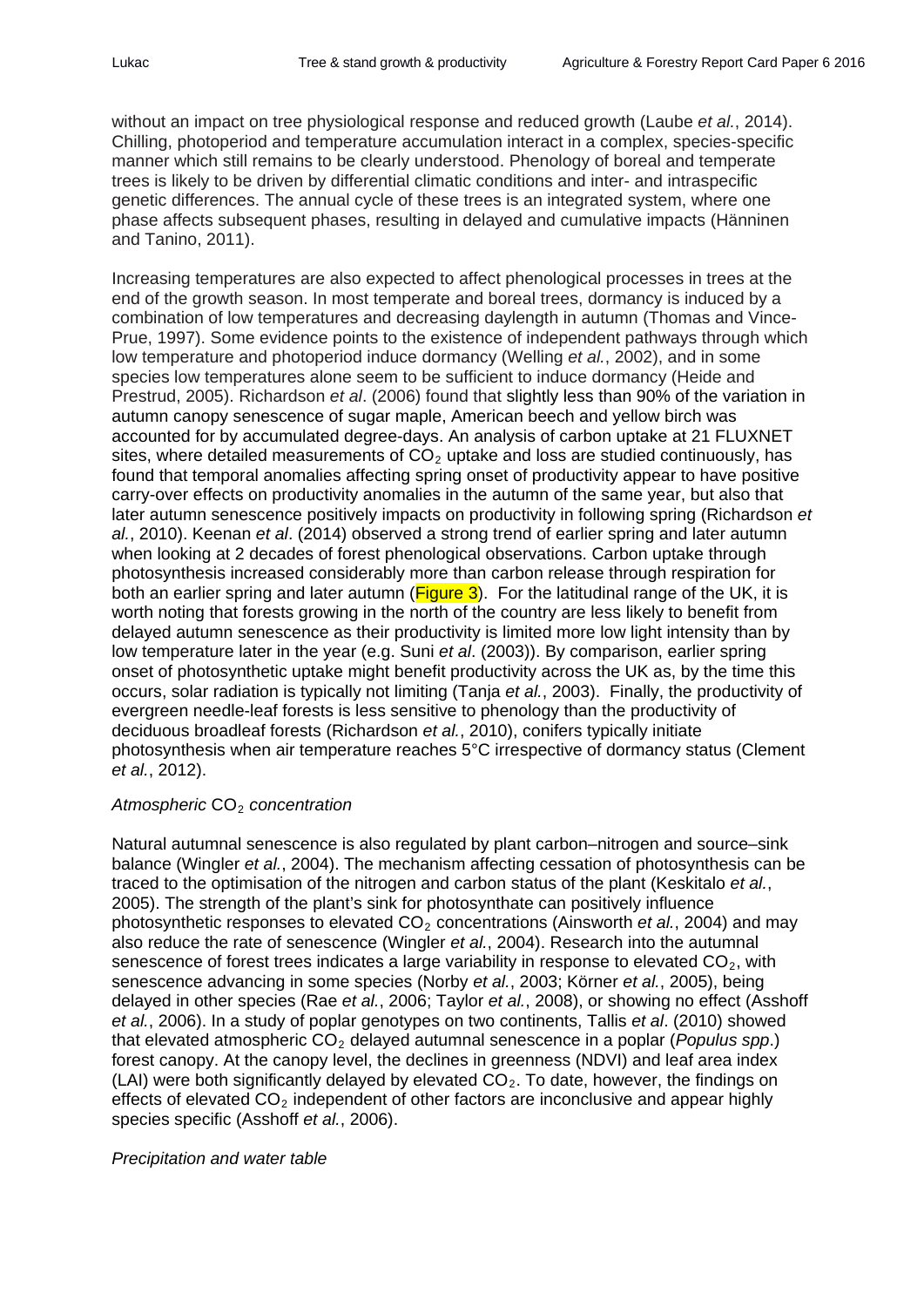While phenology and growth patterns of tropical forests show a very strong relationship with precipitation and resulting water availability (Borchert, 1994; Wagner *et al.*, 2012), however this link is far less evident in temperate and boreal forest because factors are more dominant. With regards to expected changes in climate and forest phenology in the UK, the following two aspects are worth exploring. First, spring onset of growth and subsequent forest productivity relies on synchrony with high soil water status. Flooding and water saturation of soil usually occur during the period of winter dormancy, without any negative impact on forest growth (Clark *et al.*, 2011). With continuing advancement of spring onset, there is a possibility of budburst co-occurring with a period of low soil oxygen status, with detrimental effects on the onset of tree growth. In mixed species forests, whether naturally regenerated or planted, periods of high soil water status have been observed to result in changes in tree species composition (Streng *et al.*, 1989). Second, soil water availability is one of the factors contributing to autumn senescence. While higher temperatures and elevated  $CO<sub>2</sub>$  may delay senescence, continuing low water availability in the south east of the UK may advance senescence and thus reduce the length of the growing season (Meier and Leuschner, 2008; Montserrat-Martí *et al.*, 2009). There is some evidence of an interaction between drought and elevated  $CO<sub>2</sub>$  affecting foliage senescence in deciduous temperate species (Tschaplinski *et al.*, 1995), although the exact mechanism or its impact are currently unknown.

In summary, on-going environmental change does and will have significant effects on forest growth and productivity. Some of the positive effects are related to improved growth conditions as a result of temperature and atmospheric  $CO<sub>2</sub>$  concentration being closer to physiological optimum. Lengthening of the growing season as a result of increasing temperature also increases the period suitable for photosynthesis. At the same time, the costs of mistimed phenology caused by changing abiotic drivers could be significant: advanced bud-burst can lead to death or extensive tissue damage due to frost in frost-prone areas notably in Scotland but also elsewhere, but delayed bud-burst could lead to loss of productivity in drought prone regions in the South/East. Indirect effect of changes in tree phenology include the mistiming of key events across trophic levels in forest ecosystems (Bauer *et al.*, 2010; Walther, 2010), i.e. changes in the relationship between the producer and consumer groups. Such disruption could have a long-term impact on forest productivity via disturbance of energy and nutrient cycles (Cleland *et al.*, 2007; Luo, 2007), temporal disruption of species interactions (Tylianakis *et al.*, 2008; Bauer *et al.*, 2010) and possibly lead to loss of forest ecosystem services (Lindner *et al.*, 2010; Walther, 2010).

## **Natural regeneration: seed production, masting events, seed quality and germination**

Effects of climate change on seed production in unmanaged forests is likely to be one of the key long-term mechanisms which will drive their development in the future. Seed quantity and quality control the regeneration processes and the ability of tree species to spread to new locations (Ibanez *et al.*, 2008). Most tree species exhibit distinctive inter-annual patterns of seed production characterised by spatial synchronicity (e.g. Burrows and Allen (Burrows and Allen, 1991)), periodicity (e.g. Allen *et al*. (2012), Greene *et al*. (2004)) and high variability (e.g. Greene *et al*. (2004), Herrera *et al*. (1998)). Several hypotheses have been put forward to explain the development of synchronous and highly variable seed production, such as predator satiation (Crawley and Long, 1995), increased pollination efficiency (Koenig *et al.*, 1994) and resource dynamics (Danielson and Frommer, 2013; Koenig and Knops, 2014). The ability to produce seed in sufficient quantity and with the capacity to germinate at the right time may increasingly become a challenge to many forest tree species as seed production is controlled by the interaction of several factors affected by environmental change.

## *Temperature*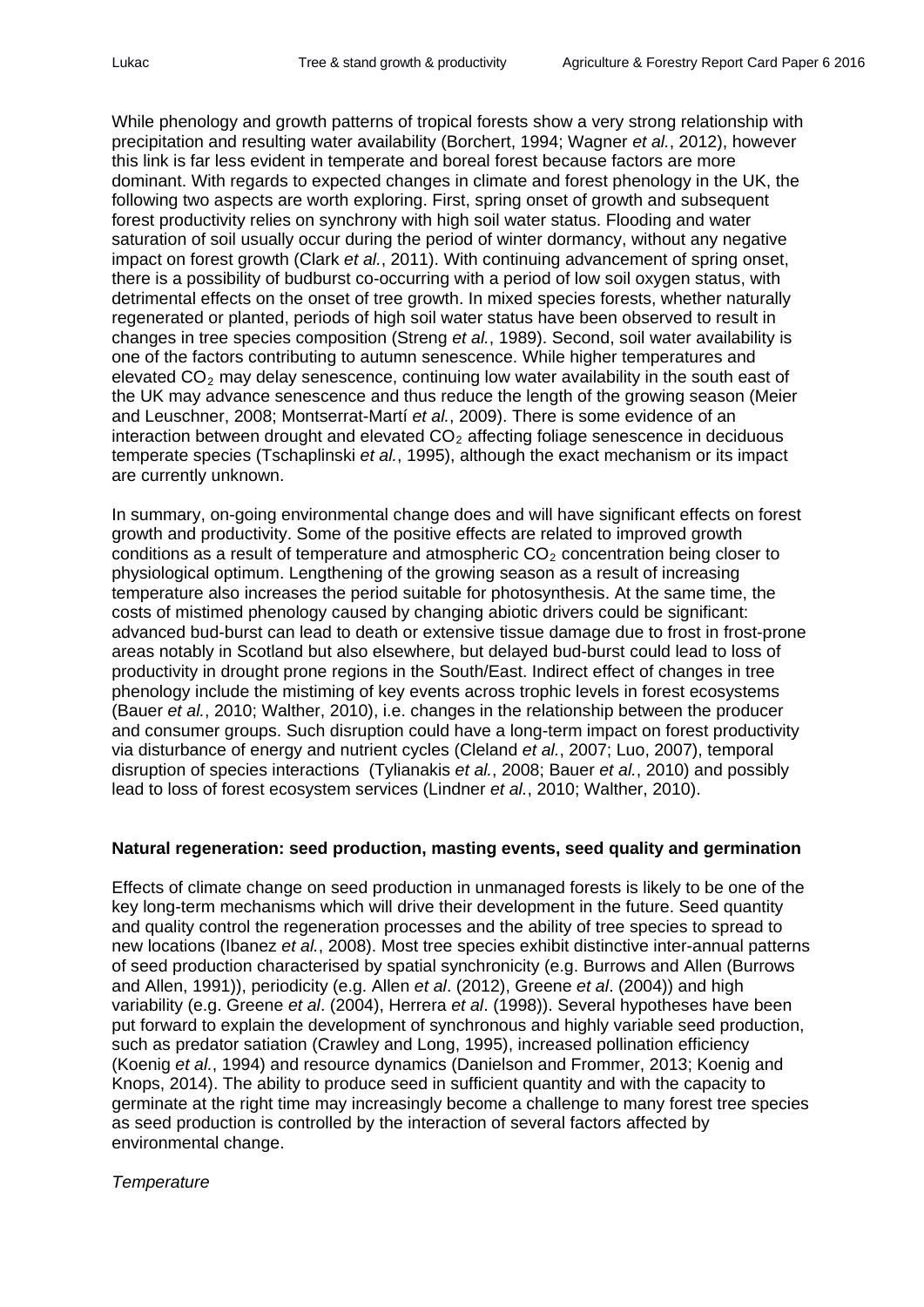Seed production, in particular masting events characterised by a very large crop of seed produced in some years, have been shown to correlate closely with temperatures during current and preceding years. Low temperature and increased moisture availability during the resource build-up period lasting approximately two years prior to seedfall, has been linked to increased seed production across populations of various tree species (e.g. Piovesan *et al*. (2001)). This effect of cooler conditions contrasts with impacts of higher temperatures during floral primordia development about 1 year prior to seedfall (e.g. Övergaard *et al*. (2007), Schauber *et al*. (2002)) and warmer post-flowering episodes negatively affecting successful seed development (e.g. Richardson *et al*. (2005)). Combinations and specific timing of precipitation and temperature patterns explain most of the interannual variation in tree seed production (Allen *et al.*, 2014). Smaill *et al*. (2011) have shown that masting events can be predicted from temperature patterns with high reliability in New Zealand mountain beech forests, but these effects can be modified by soil resource availability (Tanentzap *et al.*, 2012). Some observed effects appear divergent: seed viability of white spruce (*Picea glauca*) in the interior of Alaska is strongly and positively related to summer temperatures over the period of primordia development, but total seed production is negatively related to temperature over the same period (Roland *et al.*, 2014). Temperature appears to be the dominant factor directly (flowering phenology) and indirectly (resource availability for seed filling) influencing frequency of masting events (Allen *et al.*, 2014). Since UK climate change predictions indicate a trend towards higher temperatures during both vegetative and dormant periods, together with altered annual precipitation patterns, it is reasonable to expect that the existing pattern of masting events will be disturbed. It is however not possible to indicate the size or the direction of this disturbance.

Temperature is a key environmental factor which also regulates dormancy and germination of seeds (Bewley, 1997). An increasingly warmer climate may impact on the natural regeneration of tree species that have a chilling requirement (Broadmeadow *et al.*, 2005). Tree species vary in the temperature range required for breaking dormancy; from narrow (Washitani and Kabaya, 1988) to wide (Vleeshouwers and Bouwmeester, 2001). Changes in both the severity and duration of low winter temperatures may therefore have speciesspecific effects, with a higher proportion of seed may remain dormant in some species compared to others (Walck *et al.*, 2011). Relatively small changes to weather may have a profound effect on tree species regeneration. For example, under laboratory conditions, a simulated mid-winter warm period of as little as 24 h under laboratory conditions reduced spring germination and induced secondary dormancy in non-germinated herbaceous seeds (Ter Borg, 2005).

## *Atmospheric* CO2 *concentration*

Many of the tree species exposed to high  $CO<sub>2</sub>$  in FACE of OTC (Open Top Chamber) studies have been found to produce more seeds than at ambient  $CO<sub>2</sub>$ . If this effect proves to be long-lasting, natural regeneration of future forests may be less limited by seed supply. Seed production is thought to represent very high energy and nutrient investment. Increased seed numbers produced at high  $CO<sub>2</sub>$  are, however, often correlated with reduced seed quality in a range of species (Jablonski *et al.*, 2002). Growth under elevated CO<sub>2</sub> led to an 85% greater number of fruits in sour orange (*Citrus aurantium*) trees over 17 years without affecting individual fruit mass (Kimball *et al.*, 2007). Similarly, Stiling *et al*. (2004) found increased acorn production, but no change in acorn mass or viability for oak species (*Quercus spp.*) in a scrub-oak community, while Way *et al*. (2010) found greater seed production in loblolly pine (*Pinus taeda*) grown in elevated CO<sub>2</sub>. The latter study reported no decrease in seed quality, while a marked shift towards greater participation of individual trees in stand reproduction was observed. After 3 years of high  $CO<sub>2</sub>$  fumigation, loblolly pine trees were twice as likely to be reproductively mature and produced three times as many cones and seeds as trees in current ambient  $CO<sub>2</sub>$  concentration (LaDeau and Clark, 2001).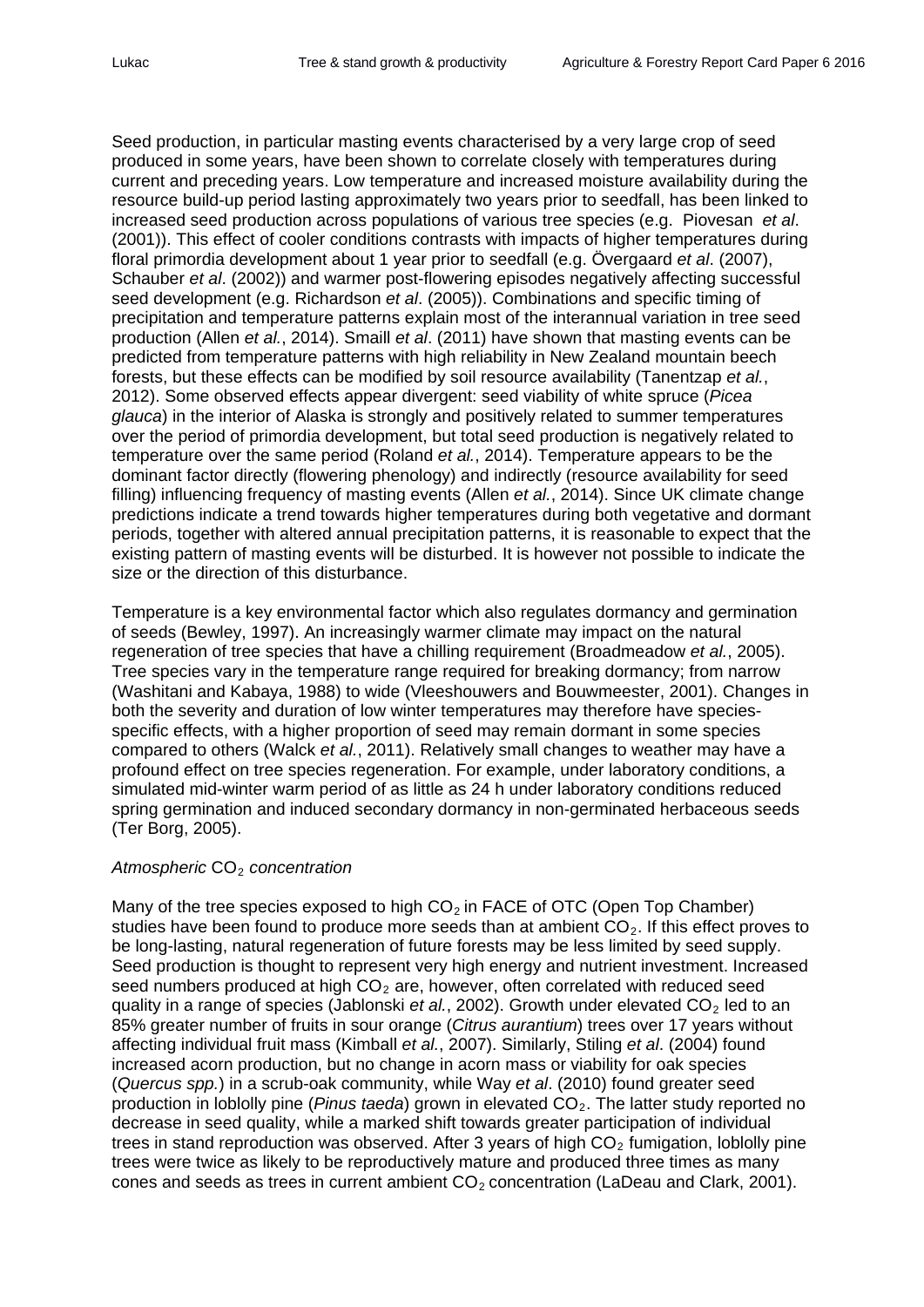Trees growing in elevated  $CO<sub>2</sub>$  reached reproductive maturity sooner and at smaller size. Later in the same experiment, a larger proportion of trees produced seed in elevated  $CO<sub>2</sub>$ compared to ambient (Ladeau and Clark, 2006), accompanied by a doubling of pollen production (Way *et al.*, 2010). Due to the short-term nature of elevated CO<sub>2</sub> studies compared to the long-term pattern in seed production, no firm conclusions as to the effects on masting events can be drawn. To date, observations indicate high interannual variability. For example, seed mass of paper birch (*Betula papyrifera*) was significantly increased in only one out of three years in elevated  $CO<sub>2</sub> -$  grown trees, while germination rates of seed produced in elevated CO2 were significantly higher in two of three years (Darbah *et al.*, 2008). Any differences in the response to elevated  $CO<sub>2</sub>$  between forest tree species will have important consequences for future forest community composition. Tree species that exhibit pronounced growth responses to high  $CO<sub>2</sub>$  could further enhance their competitive ability by also producing more seeds through continued reproductive allocation (Way and Oren, 2010).

#### *Precipitation and water table*

Sufficient water availability preceding and during seed production has frequently been found as a factor significantly affecting seed quantity and quality. Because water availability during winter and early spring is not predicted to decrease, it is summer which may influence seed production in UK tree species is summer drought, particularly in the drought-prone parts of the country. In a long-term data set on reproductive and vegetative growth of holm oak (*Quercus ilex*) in Mediterranean woodland, the annual seed crop was always affected by environmental factors related to the precipitation pattern (Pérez-Ramos *et al.*, 2010). Seed production was strongly dependent upon water availability at initial (spring) and advanced (summer) stages of the acorn maturation cycle, whereas the final step of seed development was negatively affected by the frequency of torrential-rain events. The latter observation might be of relevance to the success of oak reproduction in the UK where climate change predictions indicate an increased frequency of extreme weather events. Similarly, Espelta *et al*. (2008) found that inter-annual differences in summer water stress modified the likelihood of abortion during acorn ripening and enforced within- and, particularly, between-species synchrony and population variability in acorn production in holm oak (*Quercus ilex*) and downy oak (Q*uercus humilis*). In Sweden, on the other hand, Drobyshev *et al*. (2010) found that drought stress itself was not correlated to the occurrence of mast years in European beech (*Fagus sylvatica*). In an environment with similar water availability to that of the north of the UK, the role of water availability in controlling beech masting behaviour appeared limited due to a sufficient amount of growing season precipitation. Water availability, however, may be an important factor in controlling masting behaviour in other parts of the distribution range of beech, with drought having been identified as the main factor affecting beech masting patterns in Europe and eastern North America (Piovesan and Adams, 2001). Significant interaction between precipitation and temperature controls seed production and masting behaviour in many species. For example, cone yield of Mediterranean stone pine (*Pinus pinea*) has been shown to strongly respond to signals from these two environmental factors (Mutke *et al.*, 2005).

In summary, reproductive success of forest trees depends on strong synchrony between weather patterns, seed production and germination. Environmental change is likely to influence all of these processes via changes in timing of key events, alterations of resource availability and by changing the combinations of ecological conditions necessary for successful establishment of a cohort of seedlings. Key factors influencing seed yield and its quality are temperature fluctuations during several years preceding a masting event, together with water availability during seed growth and temperature profile during the winter following seed dispersal. The few observations that are available indicate, that differences between tree species in their sensitivity to environmental factors exist, leading to the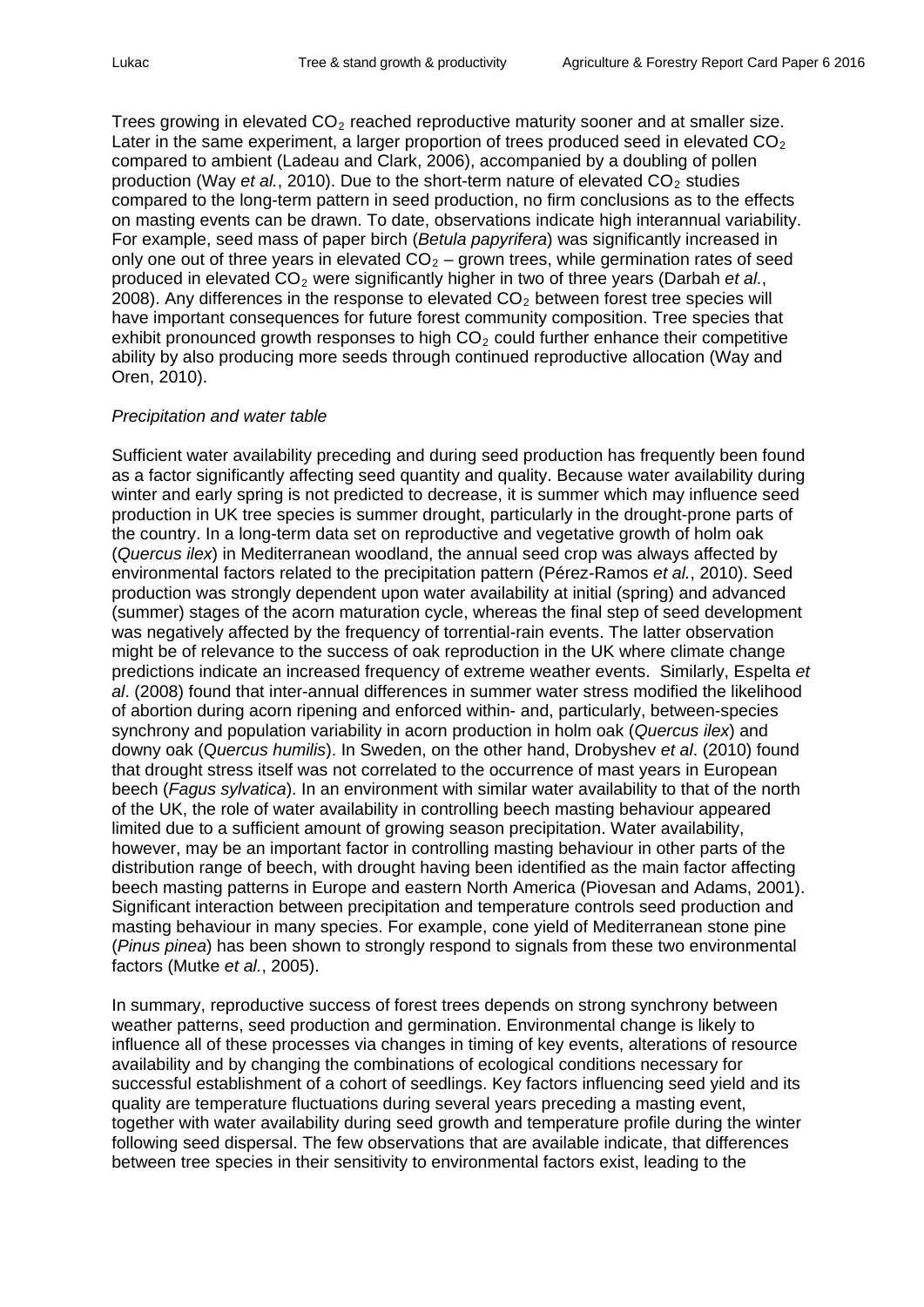suggestion that environmental change will alter forest regeneration dynamics and therefore species composition of naturally regenerated forests in the future.

Although this section deals with natural regeneration, and therefore excludes plantation forestry, there are some similarities in the way the two pathways of forest renewal will be affected by climate change. Plantation sector relies on seed stock of provenance suitable for prevailing environmental conditions. Effects of climate change on seed production and viability are of minor importance to this process, but increased occurrence of spring droughts or winter waterlogging will negatively impact the success of forest plantation establishment. Plantation forestry will have to widen its range of tree species provenances to suit predicted climatic conditions, but also adapt forest planting methods to minimise the risk of tree crop failure.

#### **Implications for forest management: rotation length, timber quality and species choice**

Environmental change affects some of the key factors which drive fundamental biological processes in plants and will therefore impact development of forest ecosystems. Ongoing change is likely to affect the distribution, structure, composition, and function of forest ecosystems. This profound change will need to be managed to ensure forests will continue to provide services essential to society (Millar *et al.*, 2007). As outlined in preceding sections, rising temperature, increasing concentration of atmospheric  $CO<sub>2</sub>$  and altered precipitation regime will all alter forest growth, phenology and reproduction. This section details the implications of expected changes for the management of UK forests.

#### *Temperature*

According to the latest UK climate projections (UKCP09), average temperatures in southern England are predicted to increase by 4.2 °C in summer and 3.5 °C in winter by 2080, implying that trees planted today would be subjected to temperature conditions prevailing in regions two to three degrees of latitude further south ( $Figure 4$ ) (Hubert and others, 2007). In the absence of other limiting factors, faster ontogenetic development of individual trees as a result of increasing temperature is likely to reduce the time necessary to reach target size, theoretically allowing for higher yield class and shorter rotations or increased standing biomass. In the UK, any increase in productivity resulting from higher temperatures is likely to be modified by drought in some regions, especially in the south, south-east and central England (Broadmeadow *et al.*, 2005), but also see Technical paper 9. It is expected that predicted climates will not be suitable for growing certain trees for timber in some combinations of soil and climatic conditions. This implies that a change of management goals due to longevity existing stands (delivering other ecosystem services, Technical paper 10.) or a change of species/provenance may be necessary in the future. Current policy of planting local or provenances verified for past conditions aims to maximise productivity by growing trees adapted to local climate, which will however not be in existence within several decades. It has been argued that local adaptation by forest trees is dynamic (Brown, 1997) and that traits involved in local adaptation of temperate and boreal trees appear to be the product of small effects of many genes (Aitken *et al.*, 2008). Managed genetic diversity may be harnessed to establish long-term viability of forest tree populations, but recruitment of new genotypes into existing populations suffers from forest fragmentation prevalent in the UK (Cavers and Cottrell, 2015). On the continent, natural gene flow with pre-adapted alleles from warmer climates may promote adaptation and migration at the leading edge, but even widespread species with large populations will likely suffer an adaptational lag for a few generations.

Barring severe climate change predicted by high-emission scenarios, forest ecosystems will adapt to climate change in time. However, it is the role of forest management to minimise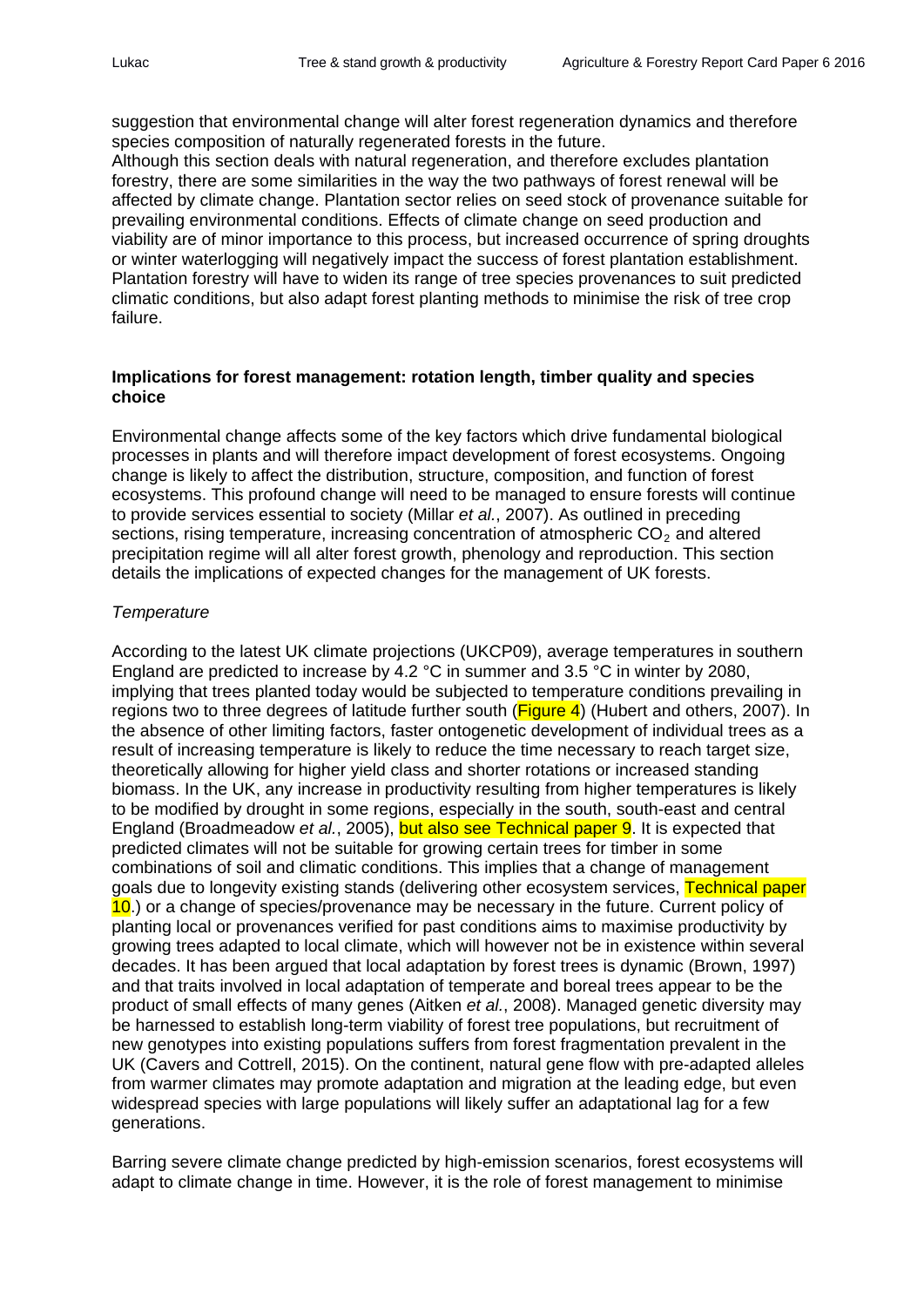any reduction in timber yield during the transition from one forest type to another (Kellomäki *et al.*, 2008). Suboptimal conditions for some species may occur in certain regions, especially at the trailing edge of current geographical distribution, which will require artificial shortening of the rotation and replacement by more suitable species. It is currently difficult to quantify the transitional cost in productivity, however a study of species range changes in North America has shown that three fifths of the tree species currently show the pattern expected for a population undergoing range contraction, rather than expansion, at both northern and southern boundaries (Zhu *et al.*, 2012). About a fifth of tree species show a pattern consistent with a northward shift (20.7%) and only 4.3% are consistent with expansion at both range limits. One forest management approach currently under discussion is assisted migration; *i.e.* planting provenances from a region with climatic conditions similar to that of future climates (Gray *et al.*, 2011; Koralewski *et al.*, 2015). Most trees in commercial forestry in the UK are planted, assisted migration of provenances or species would therefore entail selection of genotypes not currently considered suitable for a particular location. Given the uncertainty in climate change predictions, a policy supporting planting of a range of provenances or of mixed-species forests may be one of the ways to ascertain continuity of forest cover in the future.

#### *Atmospheric* CO2 *concentration*

Increasing concentration of atmospheric  $CO<sub>2</sub>$  will positively affect growth of UK forests, although probably not all species to the same degree and not in perpetuity as the stimulation will likely be constrained by other limiting factors. Nevertheless, in a positive interaction with rising temperature, an increase in productivity due to elevated  $CO<sub>2</sub>$  is predicted. Evidence shows that exposing forests to air with future concentration of  $CO<sub>2</sub>$  may lead to faster development (Norby *et al.*, 2005), earlier reproductive maturity (Ladeau and Clark, 2006), alteration of competition (Smith *et al.*, 2013a) and changes in understory dynamics (Souza *et*   $al$ , 2010). However, most of the available data describing effects of elevated  $CO<sub>2</sub>$  on forests originate from experiments which cover only a fraction of normal forest rotation and therefore any inference as to the effects of elevated  $CO<sub>2</sub>$  on rotation length and its management are uncertain.

A few reports offer evidence on effects of elevated  $CO<sub>2</sub>$  on wood properties, indicating variable responses. In conifers, wood density increased (Kilpeläinen *et al.*, 2003) or was unaffected (Ceulemans *et al.*, 2002) or was found to be clone specific (Kostiainen *et al.*, 2014). Cell wall thickness of tracheids increased in Monterey pine (*Pinus radiata*) (Atwell *et al.*, 2003), but decreased in Siberian larch (*Larix sibirica*) (Yazaki *et al.*, 2001). The few studies on responses of wood chemical composition to elevated  $CO<sub>2</sub>$  report no significant effects in longleaf pine (*Pinus palustris*) Mill. (Runion *et al.*, 1999), Scots pine (*Pinus sylvestris*) (Kilpeläinen *et al.*, 2003) or Monterey pine (Atwell *et al.*, 2003). Blaschke *et al*. (2002) observed a decrease in lignin concentration in beech (*Fagus sylvatica*), as did Anttonen *et al*. (2001) in trembling aspen (*Populus tremula*). Increase in soluble sugars and starch were found to increase in aspen clones, but not systematically (Kaakinen *et al.*, 2004). Hence, currently it is not possible to draw any inference about effects of elevated  $CO<sub>2</sub>$  on timber quality and any resulting adaptations of forest management that might be required.

## **Conclusion**

This report aims to illustrate effects of predicted climate change on forest growth, phenology and reproduction. Available evidence is imperfect as many of the key drivers of change interact and are correlated. The long life cycle of most tree species makes it difficult to observe impacts of changing environmental factors over an entire length of forest rotation. Existing experimental and observational data must be supplemented by process-based modelling studies which make use of climate predictions to explore forest growth potential in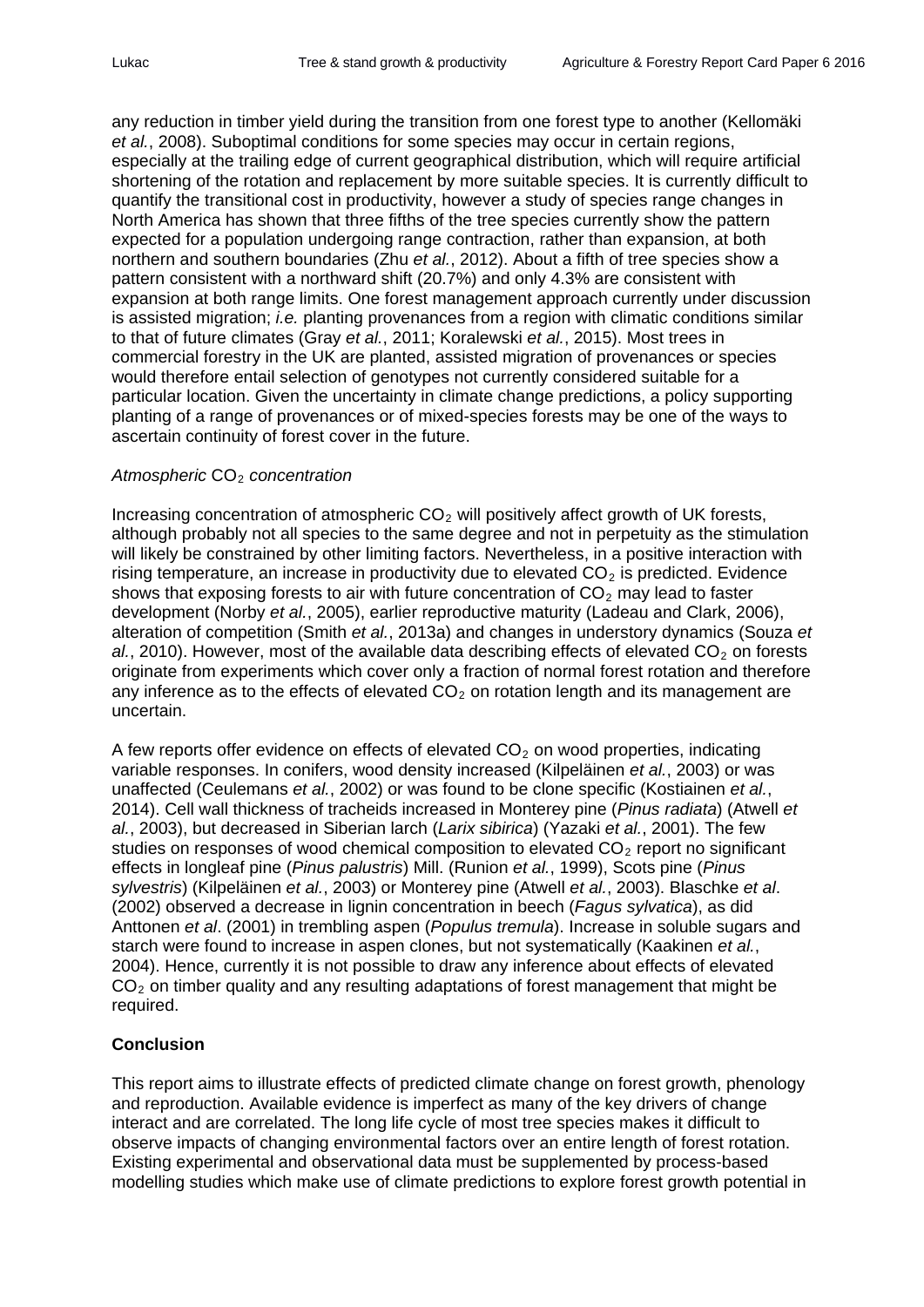the future. A forest ecosystem comprises many material and energy cycles, it is reasonable to expect that it will take decades to centuries before it adapts to a new set of environmental conditions. Moreover, any trees planted today are expected to persist and grow both in current and in future climates. As outlined in this paper, climate change will affect forest growth directly by affecting tree physiology, but also indirectly by altering the function of the whole forest ecosystem. Interaction with other organisms, including many pests and diseases, will determine the impact of climate change on UK forests. Given these constraints and the uncertainty inherent to future climate predictions, a greater focus on tree diversity may be necessary. Planting forests which contain a range of provenances, a range of species or even a range of forest stand types may be required to guarantee continuity of the provision of ecosystem services, including timber production. Naturally, moving away from monocultures and single provenance stands implies greater complexity of forest management methods and probably a yield penalty because not all trees will be able to exploit a wide set of environmental conditions to the maximum.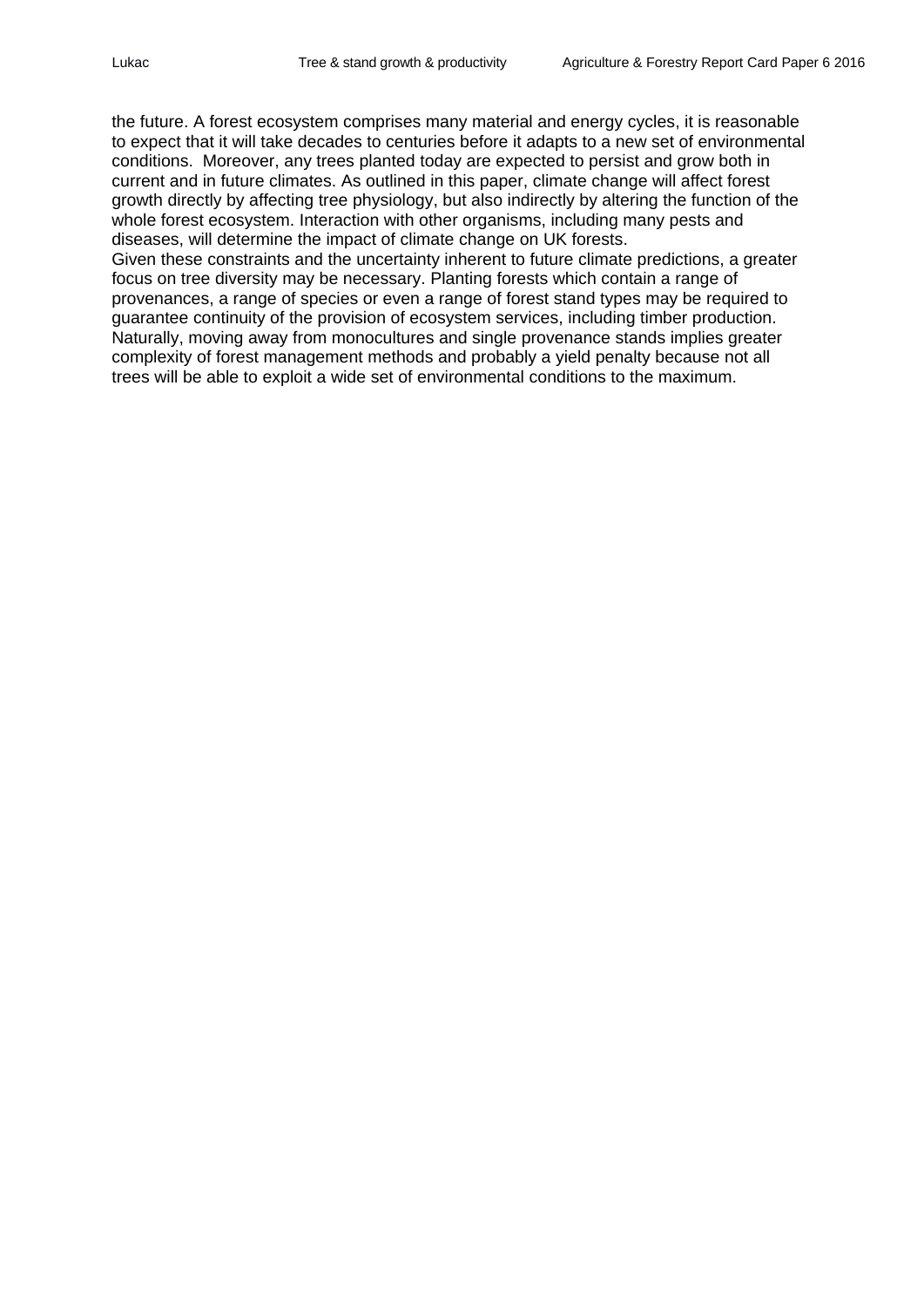#### References

- Ainsworth, E.A., Rogers, A., Nelson, R., Long, S.P., 2004. Testing the "source–sink" hypothesis of down-regulation of photosynthesis in elevated  $[CO<sub>2</sub>]$  in the field with single gene substitutions in Glycine max. Agricultural and forest meteorology 122, 85–94.
- Aitken, S.N., Yeaman, S., Holliday, J.A., Wang, T., Curtis-McLane, S., 2008. Adaptation, migration or extirpation: climate change outcomes for tree populations. Evolutionary Applications 1, 95–111.
- Allen, C.D., Macalady, A.K., Chenchouni, H., Bachelet, D., McDowell, N., Vennetier, M., Kitzberger, T., Rigling, A., Breshears, D.D., Hogg, E.H.T., others, 2010. A global overview of drought and heat-induced tree mortality reveals emerging climate change risks for forests. Forest Ecology and Management 259, 660–684.
- Allen, R.B., Hurst, J.M., Portier, J., Richardson, S.J., 2014. Elevation-dependent responses of tree mast seeding to climate change over 45 years. Ecology and evolution 4, 3525– 3537.
- Allen, R.B., Mason, N.W., Richardson, S.J., Platt, K.H., 2012. Synchronicity, periodicity and bimodality in inter-annual tree seed production along an elevation gradient. Oikos 121, 367–376.
- Andreu-Hailes, L., Planells, O., Gutierrez, E., Muntan, E., Helle, G., Anchukaitis, K.J., Schleser, G.H., 2011. Long tree-ring chronologies reveal 20th century increases in wateruse efficiency but no enhancement of tree growth at five Iberian pine forests. Global Change Biology 17, 2095–2112.
- Anttonen, S., Vapaavuori, E., Kostiainen, K., Isebrands, J.G., McDonald, E., Sober, J., Karnosky, D.F., Radoglou, K., others, 2001. Effect of elevated  $CO<sub>2</sub>$  and  $O<sub>3</sub>$  on the chemical composition of wood in aspen clones: results after 3 years of exposure in the Aspen FACE project. In, Proceedings International Conference Forest Research: a challenge for an integrated European approach, Thessaloniki, Greece, 27 August-1 September 2001, Volume I. NAGEF-Forest Research Institute, pp. 239–242.
- Asshoff, R., Zotz, G., Koerner, C., 2006. Growth and phenology of mature temperate forest trees in elevated  $CO<sub>2</sub>$ . Global Change Biology 12, 848-861.
- Atwell, B.J., Henery, M.L., Whitehead, D., 2003. Sapwood development in *Pinus radiata* trees grown for three years at ambient and elevated carbon dioxide partial pressures. Tree Physiology 23, 13–21.
- Babst, F., Poulter, B., Trouet, V., Tan, K., Neuwirth, B., Wilson, R., Carrer, M., Grabner, M., Tegel, W., Levanic, T., others, 2013. Site-and species-specific responses of forest growth to climate across the European continent. Global Ecology and Biogeography 22, 706– 717.
- Badeck, F.-W., Bondeau, A., Böttcher, K., Doktor, D., Lucht, W., Schaber, J., Sitch, S., 2004. Responses of spring phenology to climate change. New Phytologist 162, 295–309.
- Bader, M.K.-F., Leuzinger, S., Keel, S.G., Siegwolf, R.T., Hagedorn, F., Schleppi, P., Körner, C., 2013. Central European hardwood trees in a high- $CO<sub>2</sub>$  future: synthesis of an 8-year forest canopy  $CO<sub>2</sub>$  enrichment project. Journal of Ecology 101, 1509–1519.
- Baldocchi, D., Wong, S., 2008. Accumulated winter chill is decreasing in the fruit growing regions of California. Climatic Change 87, 153–166.
- Basler, D., Körner, C., 2012. Photoperiod sensitivity of bud burst in 14 temperate forest tree species. Agricultural and Forest Meteorology 165, 73–81.
- Battey, N.H., 2000. Aspects of seasonality. Journal of Experimental Botany 51, 1769–1780.
- Bauer, Z., Trnka, M., Bauerová, J., Možnỳ, M., Štěpánek, P., Bartošová, L., Žalud, Z., 2010. Changing climate and the phenological response of great tit and collared flycatcher populations in floodplain forest ecosystems in Central Europe. International Journal of Biometeorology 54, 99–111.
- Bebber, D.P., Thomas, S.C., Cole, W.G., Balsillie, D., 2004. Diameter increment in mature eastern white pine Pinus strobus L. following partial harvest of old-growth stands in Ontario, Canada. Trees 18, 29–34.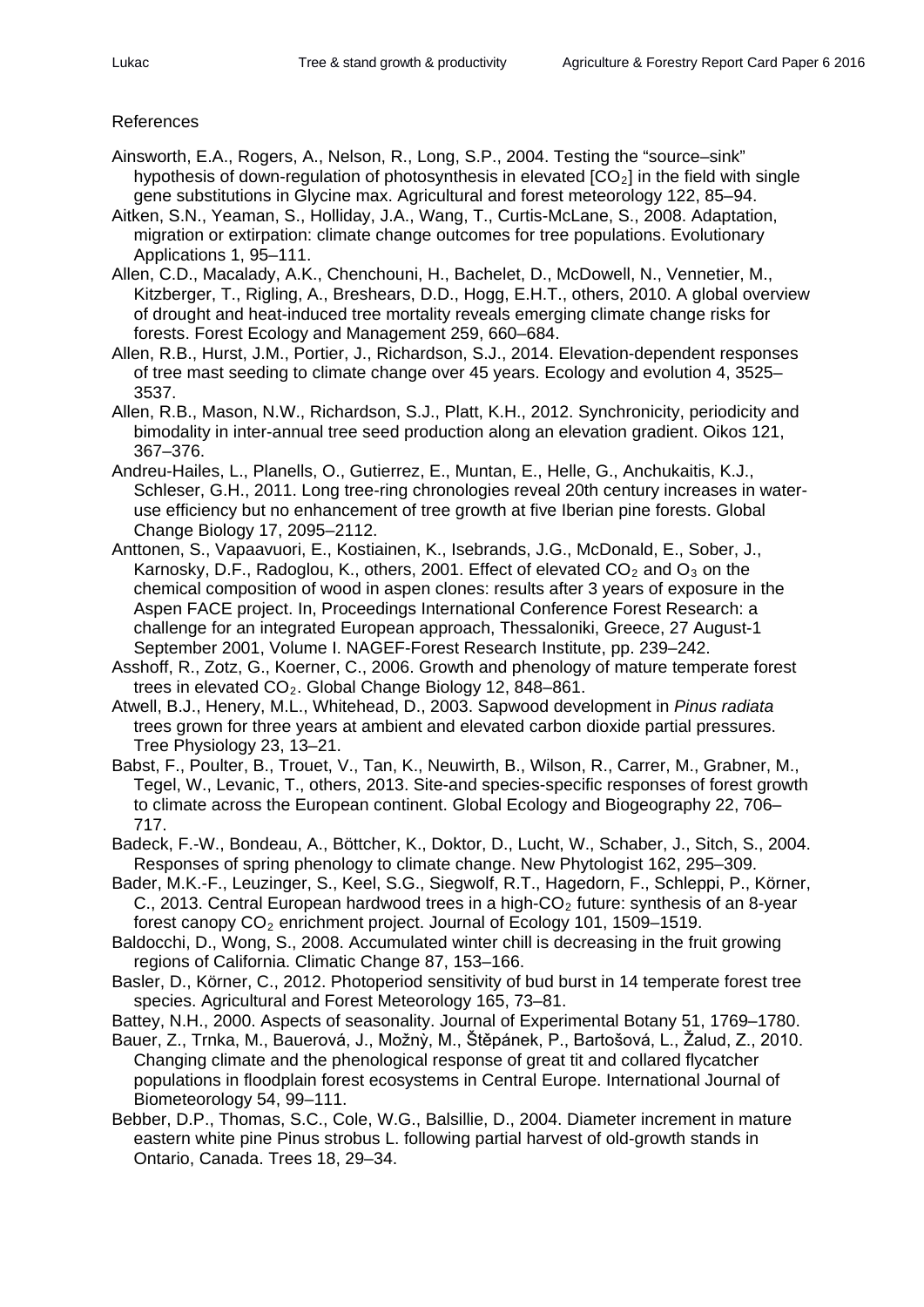Berry, J., Bjorkman, O., 1980. Photosynthetic response and adaptation to temperature in higher plants. Annual Review of Plant Physiology 31, 491–543.

Bewley, J.D., 1997. Seed germination and dormancy. The plant cell 9, 1055.

- Blaschke, L., Forstreuter, M., Sheppard, L.J., Leith, I.K., Murray, M.B., Polle, A., 2002. Lignification in beech (*Fagus sylvatica*) grown at elevated CO<sub>2</sub> concentrations: interaction with nutrient availability and leaf maturation. Tree Physiology 22, 469–477.
- Borchert, R., 1994. Soil and stem water storage determine phenology and distribution of tropical dry forest trees. Ecology, 1437–1449.

Briffa, K.R., Bartholin, T.S., Eckstein, D., Jones, P.D., Karlén, W., Schweingruber, F.H., Zetterberg, P., 1990. A 1,400-year tree-ring record of summer temperatures in Fennoscandia.

Broadmeadow, M.S.J., Ray, D., Samuel, C.J.A., 2005. Climate change and the future for broadleaved tree species in Britain. Forestry 78, 145–161.

- Broadmeadow, M.S.J., Webber, J.F., Ray, D., Berry, P.M., Read, D.J., Freer-Smith, P.H., Morison, J.I.L., Hanley, N., West, C.C., Snowdon, P., others, 2009. An assessment of likely future impacts of climate change on UK forests. In, Combating climate change: a role for UK forests. An assessment of the potential of the UK's trees and woodlands to mitigate and adapt to climate change, pp. 67–98.
- Brown, K.S., 1997. Diversity, disturbance, and sustainable use of Neotropical forests: insects as indicators for conservation monitoring. Journal of Insect Conservation 1, 25–42.
- Brüggemann, N., Gessler, A., Kayler, Z., Keel, S.G., Badeck, F., Barthel, M., Boeckx, P., Buchmann, N., Brugnoli, E., Esperschütz, J., others, 2011. Carbon allocation and carbon isotope fluxes in the plant-soil-atmosphere continuum: a review.

Burrows, L.E., Allen, R.B., 1991. Silver beech (*Nothofagus menziesii* (Hook. f.) Oerst.) seedfall patterns in the Takitimu Range, South Island, New Zealand. New Zealand journal of botany 29, 361–365.

- Caffarra, A., Donnelly, A., 2011. The ecological significance of phenology in four different tree species: effects of light and temperature on bud burst. International journal of Biometeorology 55, 711–721.
- Callaway, R.M., DeLucia, E.H., Schlesinger, W.H., 1994. Biomass allocation of montane and desert ponderosa pine: an analog for response to climate change. Ecology, 1474–1481.
- Cavers, S., Cottrell, J.E., 2015. The basis of resilience in forest tree species and its use in adaptive forest management in Britain. Forestry 88, 13–26.
- Ceulemans, R., Jach, M.E., Van De Velde, R., Lin, J.X., Stevens, M., 2002. Elevated atmospheric  $CO<sub>2</sub>$  alters wood production, wood quality and wood strength of Scots pine (*Pinus sylvestris* L) after three years of enrichment. Global Change Biology 8, 153–162.
- Ceulemans, R., Mousseau, M., 1994. Tansley Review No. 71. Effects of elevated atmospheric  $CO<sub>2</sub>$  on woody plants. New phytologist, 425–446.
- Chmielewski, F.-M., Rötzer, T., 2001. Response of tree phenology to climate change across Europe. Agricultural and Forest Meteorology 108, 101–112.
- Clark, J.S., Bell, D.M., Hersh, M.H., Nichols, L., 2011. Climate change vulnerability of forest biodiversity: climate and competition tracking of demographic rates. Global Change Biology 17, 1834–1849.
- Cleland, E.E., Chuine, I., Menzel, A., Mooney, H.A., Schwartz, M.D., 2007. Shifting plant phenology in response to global change. Trends in ecology & evolution 22, 357–365.
- Clement, R.J., Jarvis, P.G., Moncrieff, J.B., 2012. Carbon dioxide exchange of a Sitka spruce plantation in Scotland over five years. Agricultural and forest meteorology 153, 106–123.
- Crawford, R.M.M., Jeffree, C.E., Rees, W.G., 2003. Paludification and forest retreat in Northern Oceanic Environments. Annals of Botany 91, 213-226.
- Crawley, M., Long, C.R., 1995. Alternate bearing, predator satiation and seedling recruitment in *Quercus robur* L. Journal of Ecology, 683–696.
- Cunningham, S., Read, J., 2002. Comparison of temperate and tropical rainforest tree species: photosynthetic responses to growth temperature. Oecologia 133, 112–119.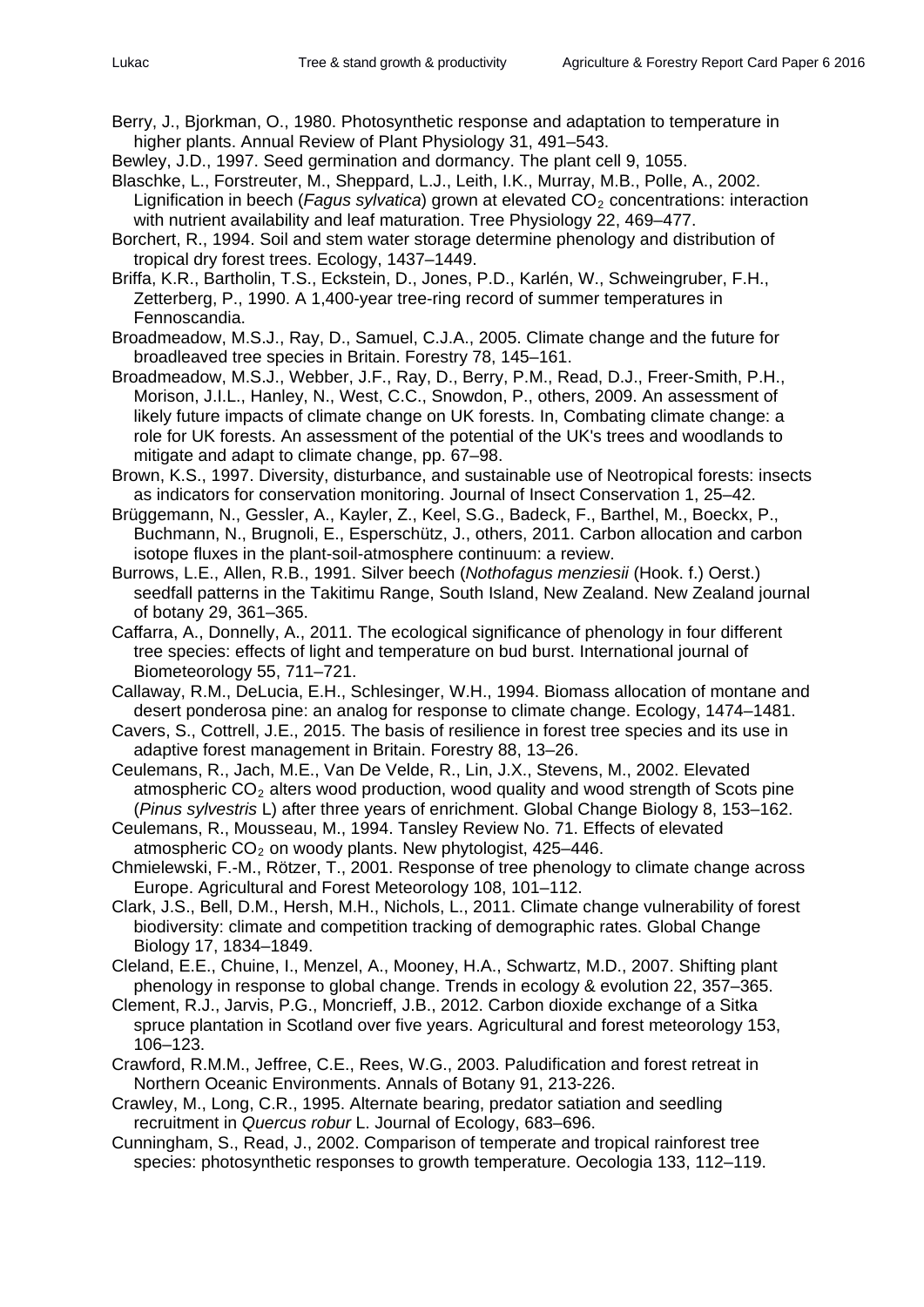- D'Arrigo, R., Wilson, R., Liepert, B., Cherubini, P., 2008. On the 'divergence problem'in northern forests: a review of the tree-ring evidence and possible causes. Global and Planetary Change 60, 289–305.
- D'Arrigo, R.D., Kaufmann, R.K., Davi, N., Jacoby, G.C., Laskowski, C., Myneni, R.B., Cherubini, P., 2004. Thresholds for warming-induced growth decline at elevational tree line in the Yukon Territory, Canada. Global Biogeochemical Cycles 18.
- Danielson, J.A., Frommer, W.B., 2013. Jack of all trades, master of flowering. Science 339, 659–660.
- Darbah, J.N., Kubiske, M.E., Nelson, N., Oksanen, E., Vapaavuori, E., Karnosky, D.F., 2008. Effects of decadal exposure to interacting elevated CO<sub>2</sub> and/or O<sub>3</sub> on paper birch (*Betula papyrifera*) reproduction. Environmental Pollution 155, 446–452.
- Dawes, M.A., Hättenschwiler, S., Bebi, P., Hagedorn, F., Handa, I.T., Körner, C., Rixen, C., 2011. Species-specific tree growth responses to 9 years of  $CO<sub>2</sub>$  enrichment at the alpine treeline. Journal of Ecology 99, 383–394.
- Drew, M.C., 1997. Oxygen deficiency and root metabolism: Injury and acclimation under hypoxia and anoxia. Annual Review of Plant Physiology and Plant Molecular Biology 48, 223-250.
- Drobyshev, I., Övergaard, R., Saygin, I., Niklasson, M., Hickler, T., Karlsson, M., Sykes, M.T., 2010. Masting behaviour and dendrochronology of European beech (*Fagus sylvatica* L.) in southern Sweden. Forest ecology and management 259, 2160–2171.
- Eilmann, B., Rigling, A., 2012. Tree-growth analyses to estimate tree species' drought tolerance. Tree Physiology 32, 178–187.
- Espelta, J.M., Cortés, P., Molowny-Horas, R., Sánchez-Humanes, B., Retana, J., 2008. Masting mediated by summer drought reduces acorn predation in Mediterranean oak forests. Ecology 89, 805–817.
- Fahey, T.J., Woodbury, P.B., Battles, J.J., Goodale, C.L., Hamburg, S.P., Ollinger, S.V., Woodall, C.W., 2009. Forest carbon storage: ecology, management, and policy. Frontiers in Ecology and the Environment 8, 245–252.
- Farquhar, G.D., von Caemmerer, S.v., Berry, J.A., 1980. A biochemical model of photosynthetic  $CO<sub>2</sub>$  assimilation in leaves of C3 species. Planta 149, 78–90.
- Gray, L.K., Gylander, T., Mbogga, M.S., Chen, P.-y., Hamann, A., 2011. Assisted migration to address climate change: recommendations for aspen reforestation in western Canada. Ecological Applications 21, 1591–1603.
- Greene, D.F., Johnson, E.A., 2004. Modelling the temporal variation in the seed production of North American trees. Canadian journal of forest research 34, 65–75.
- Hann, D.W., Larsen, D.R., others, 1991. Diameter growth equations for fourteen tree species in southwest Oregon. In. Corvallis, Or.: Forest Research Lab, College of Forestry, Oregon State University.
- Hänninen, H., Tanino, K., 2011. Tree seasonality in a warming climate. Trends in plant science 16, 412–416.
- Heide, O.M., 1993. Dormancy release in beech buds (*Fagus sylvatica*) requires both chilling and long days. Physiologia Plantarum 89, 187–191.
- Heide, O.M., Prestrud, A.K., 2005. Low temperature, but not photoperiod, controls growth cessation and dormancy induction and release in apple and pear. Tree Physiology 25, 109–114.
- Herault, B., Bachelot, B., Poorter, L., Rossi, V., Bongers, F., Chave, J.m., Paine, C.E., Wagner, F., Baraloto, C., 2011. Functional traits shape ontogenetic growth trajectories of rain forest tree species. Journal of ecology 99, 1431–1440.
- Herrera, C.M., Jordano, P., Guitián, J., Traveset, A., 1998. Annual variability in seed production by woody plants and the masting concept: reassessment of principles and relationship to pollination and seed dispersal. The American Naturalist 152, 576–594.
- Horvath, D.P., Sung, S., Kim, D., Chao, W., Anderson, J., 2010. Characterization, expression and function of dormancy associated mads-box genes from leafy spurge. Plant molecular biology 73, 169–179.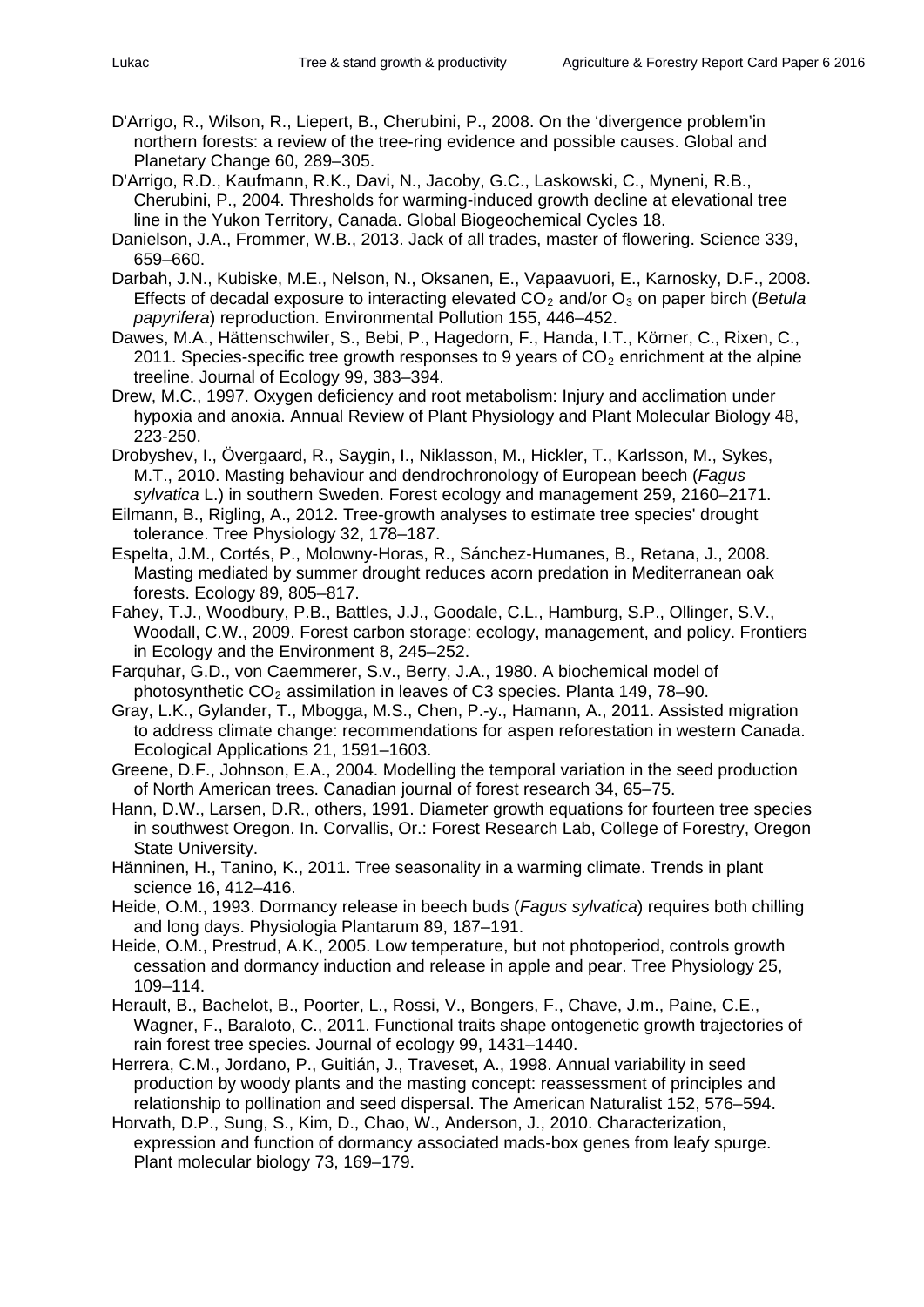- Hubert, J., others, 2007. The role of forest genetic resources in helping British forests respond to climate change. Edinburgh: Forestry Commission.
- Ibanez, I., Clark, J.S., Dietze, M.C., 2008. Evaluating the sources of potential migrant species: implications under climate change. Ecological Applications 18, 1664–1678.
- Jablonski, L.M., Wang, X., Curtis, P.S., 2002. Plant reproduction under elevated  $CO<sub>2</sub>$ conditions: a meta-analysis of reports on 79 crop and wild species. New Phytologist 156, 9–26.
- Kaakinen, S., Kostiainen, K., Ek, F., Saranpää, P., Kubiske, M.E., Sober, J., Karnosky, D.F., Vapaavuori, E., 2004. Stem wood properties of *Populus tremuloides, Betula papyrifera* and *Acer saccharum* saplings after 3 years of treatments to elevated carbon dioxide and ozone. Global Change Biology 10, 1513–1525.
- Keenan, T.F., Gray, J., Friedl, M.A., Toomey, M., Bohrer, G., Hollinger, D.Y., Munger, J.W., O'Keefe, J., Schmid, H.P., Wing, I.S., others, 2014. Net carbon uptake has increased through warming-induced changes in temperate forest phenology. Nature Climate Change 4, 598–604.
- Kellomäki, S., Peltola, H., Nuutinen, T., Korhonen, K.T., Strandman, H., 2008. Sensitivity of managed boreal forests in Finland to climate change, with implications for adaptive management. Philosophical Transactions of the Royal Society B: Biological Sciences 363, 2339–2349.
- Keskitalo, J., Bergquist, G., Gardeström, P., Jansson, S., 2005. A cellular timetable of autumn senescence. Plant Physiology 139, 1635–1648.
- Kilpeläinen, A., Peltola, H., Ryyppö, A., Sauvala, K., Laitinen, K., Kellomäki, S., 2003. Wood properties of Scots pines (*Pinus sylvestris*) grown at elevated temperature and carbon dioxide concentration. Tree Physiology 23, 889–897.
- Kimball, B.A., Idso, S.B., Johnson, S., Rillig, M.C., 2007. Seventeen years of carbon dioxide enrichment of sour orange trees: final results. Global Change Biology 13, 2171–2183.
- Koenig, W.D., Knops, J.M., 2014. Environmental correlates of acorn production by four species of Minnesota oaks. Population Ecology 56, 63–71.
- Koenig, W.D., Mumme, R.L., Carmen, W.J., Stanback, M.T., 1994. Acorn production by oaks in central coastal California: variation within and among years. Ecology 75, 99–109.
- Konôpka, B., Pajtík, J., Noguchi, K., Lukac, M., 2013. Replacing Norway spruce with European beech: A comparison of biomass and net primary production patterns in young stands. Forest Ecology and Management 302, 185–192.
- Koralewski, T.E., Wang, H.-H., Grant, W.E., Byram, T.D., 2015. Plants on the move: Assisted migration of forest trees in the face of climate change. Forest Ecology and Management 344, 30–37.
- Körner, C., 2006. Significance of temperature in plant life. Plant growth and climate change, 48–69.
- Körner, C., Asshoff, R., Bignucolo, O., Hättenschwiler, S., Keel, S.G., Peláez-Riedl, S., Pepin, S., Siegwolf, R.T., Zotz, G., 2005. Carbon flux and growth in mature deciduous forest trees exposed to elevated  $CO<sub>2</sub>$ . Science 309, 1360–1362.
- Kostiainen, K., SARANPÄÄ, P., LUNDQVIST, S.-O., Kubiske, M.E., Vapaavuori, E., 2014. Wood properties of Populus and Betula in long-term exposure to elevated  $CO<sub>2</sub>$  and  $O<sub>3</sub>$ . Plant, cell & environment 37, 1452–1463.
- Kramer, K., Leinonen, I., Loustau, D., 2000. The importance of phenology for the evaluation of impact of climate change on growth of boreal, temperate and Mediterranean forests ecosystems: an overview. International Journal of Biometeorology 44, 67–75.
- Kreuzwieser, J., Buchholz, J., Rennenberg, H., 2003. Emission of methane and nitrous oxide by Australian mangrove ecosystems. Plant Biology 5, 423-431.
- LaDeau, S.L., Clark, J.S., 2001. Rising  $CO<sub>2</sub>$  levels and the fecundity of forest trees. Science 292, 95–98.
- Ladeau, S.L., Clark, J.S., 2006. Elevated  $CO<sub>2</sub>$  and tree fecundity: the role of tree size, interannual variability, and population heterogeneity. Global Change Biology 12, 822– 833.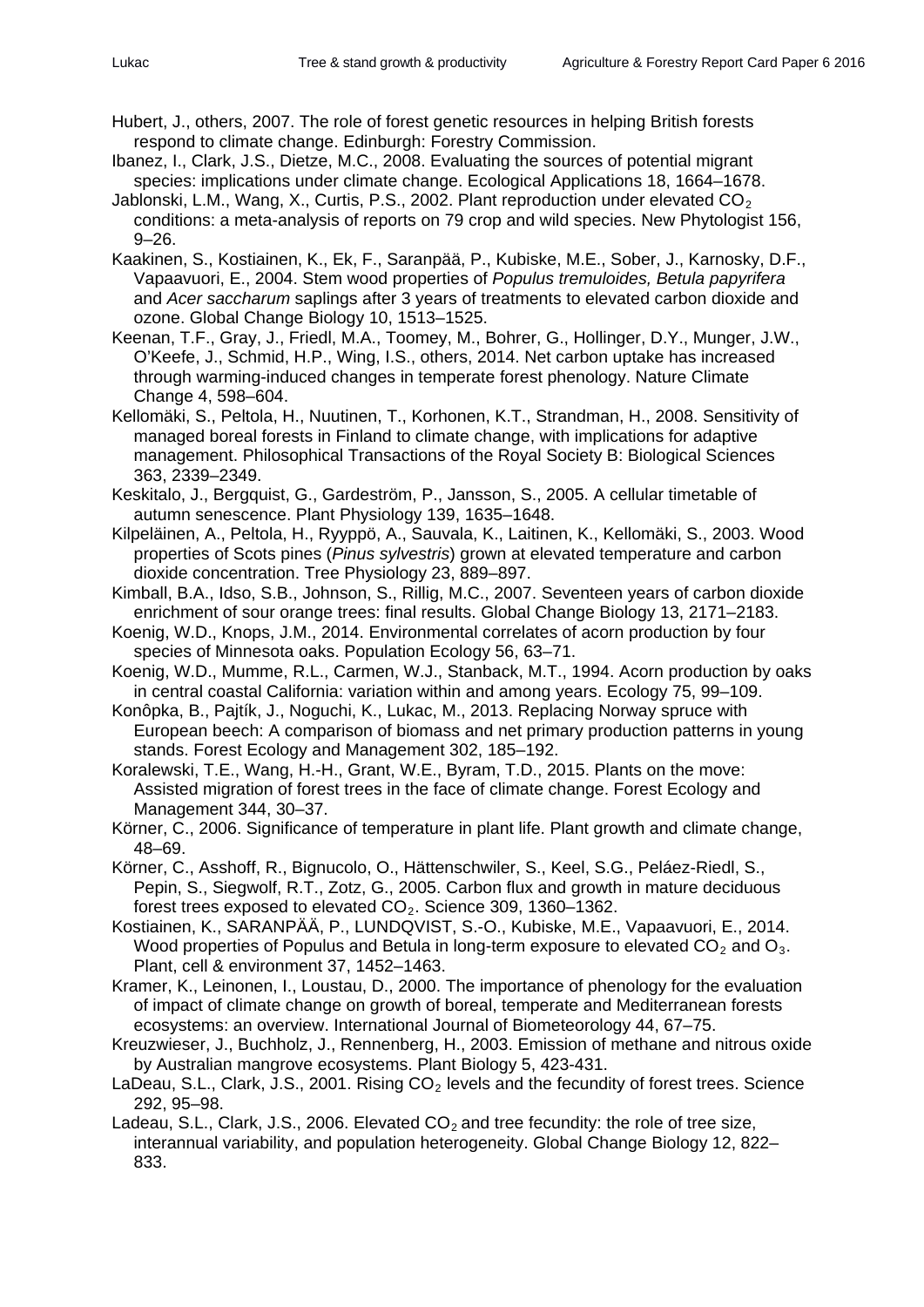- Laube, J., Sparks, T.H., Estrella, N., Höfler, J., Ankerst, D.P., Menzel, A., 2014. Chilling outweighs photoperiod in preventing precocious spring development. Global change biology 20, 170–182.
- Leikola, M., others, 1969. The influence of environmental factors on the diameter growth of forest trees: Auxanometric study.
- Li, G., Harrison, S.P., Prentice, I.C., 2015. A model analysis of climate and  $CO<sub>2</sub>$  controls on tree growth in a semi-arid woodland. Biogeosciences Discussions 12, 4769–4800.
- Lindner, M., Maroschek, M., Netherer, S., Kremer, A., Barbati, A., Garcia-Gonzalo, J., Seidl, R., Delzon, S., Corona, P., Kolström, M., others, 2010. Climate change impacts, adaptive capacity, and vulnerability of European forest ecosystems. Forest Ecology and Management 259, 698–709.
- Litton, C.M., Raich, J.W., Ryan, M.G., 2007. Carbon allocation in forest ecosystems. Global Change Biology 13, 2089–2109.
- Luedeling, E., Girvetz, E.H., Semenov, M.A., Brown, P.H., 2011. Climate change affects winter chill for temperate fruit and nut trees. PLoS One 6, e20155.
- Lukac, M., Pensa, M., Schiller, G., 2011. Tree species' tolerance to water stress, salinity and fire. In, Forest Management and the Water Cycle. Springer, pp. 247–261.
- Luo, Y., 2007. Terrestrial carbon-cycle feedback to climate warming. Annual Review of Ecology, Evolution, and Systematics, 683–712.
- Magnani, F., Mencuccini, M., Borghetti, M., Berbigier, P., Berninger, F., Delzon, S., Grelle, A., Hari, P., Jarvis, P.G., Kolari, P., others, 2007. The human footprint in the carbon cycle of temperate and boreal forests. Nature 447, 849–851.
- Medlyn, B.E., Dreyer, E., Ellsworth, D., Forstreuter, M., Harley, P.C., Kirschbaum, M.U.F., Le Roux, X., Montpied, P., Strassemeyer, J., Walcroft, A., others, 2002. Temperature response of parameters of a biochemically based model of photosynthesis. II. A review of experimental data. Plant, Cell & Environment 25, 1167–1179.
- Meier, I.C., Leuschner, C., 2008. Leaf size and leaf area index in *Fagus sylvatica* forests: competing effects of precipitation, temperature, and nitrogen availability. Ecosystems 11, 655–669.
- Mencuccini, M., Martínez-Vilalta, J., Vanderklein, D., Hamid, H.A., Korakaki, E., Lee, S., Michiels, B., 2005. Size-mediated ageing reduces vigour in trees. Ecology Letters 8, 1183–1190.
- Miina, J., 2000. Dependence of tree-ring, earlywood and latewood indices of Scots pine and Norway spruce on climatic factors in eastern Finland. Ecological Modelling 132, 259–273.
- Millar, C.I., Stephenson, N.L., Stephens, S.L., 2007. Climate change and forests of the future: managing in the face of uncertainty. Ecological applications 17, 2145–2151.
- Montserrat-Martí, G., Camarero, J.J., Palacio, S., Pérez-Rontomé, C., Milla, R., Albuixech, J., Maestro, M., 2009. Summer-drought constrains the phenology and growth of two coexisting Mediterranean oaks with contrasting leaf habit: implications for their persistence and reproduction. Trees 23, 787–799.
- Murphy, J.M., Sexton, D., Jenkins, G., Boorman, P., Booth, B., Brown, K., Clark, R., Collins, M., Harris, G., Kendon, E., 2009. UKCP09 Climate change projections. Met Office Hadley Centre, Exeter.
- Mutke, S., Gordo, J., Gil, L., 2005. Variability of Mediterranean Stone pine cone production: yield loss as response to climate change. Agricultural and Forest Meteorology 132, 263– 272.
- Myking, T., Heide, O.M., 1995. Dormancy release and chilling requirement of buds of latitudinal ecotypes of *Betula pendula* and *B. pubescens*. Tree physiology 15, 697–704.
- Nabeshima, E., Kubo, T., Yasue, K., Hiura, T., Funada, R., Changes in radial growth of earlywood in Quercus crispula between 1970 and 2004 reflect climate change. Trees, 1– 9.
- Norby, R.J., DeLucia, E.H., Gielen, B., Calfapietra, C., Giardina, C.P., King, J.S., Ledford, J., McCarthy, H.R., Moore, D.J., Ceulemans, R., others, 2005. Forest response to elevated  $CO<sub>2</sub>$  is conserved across a broad range of productivity. Proceedings of the National Academy of Sciences of the United States of America 102, 18052–18056.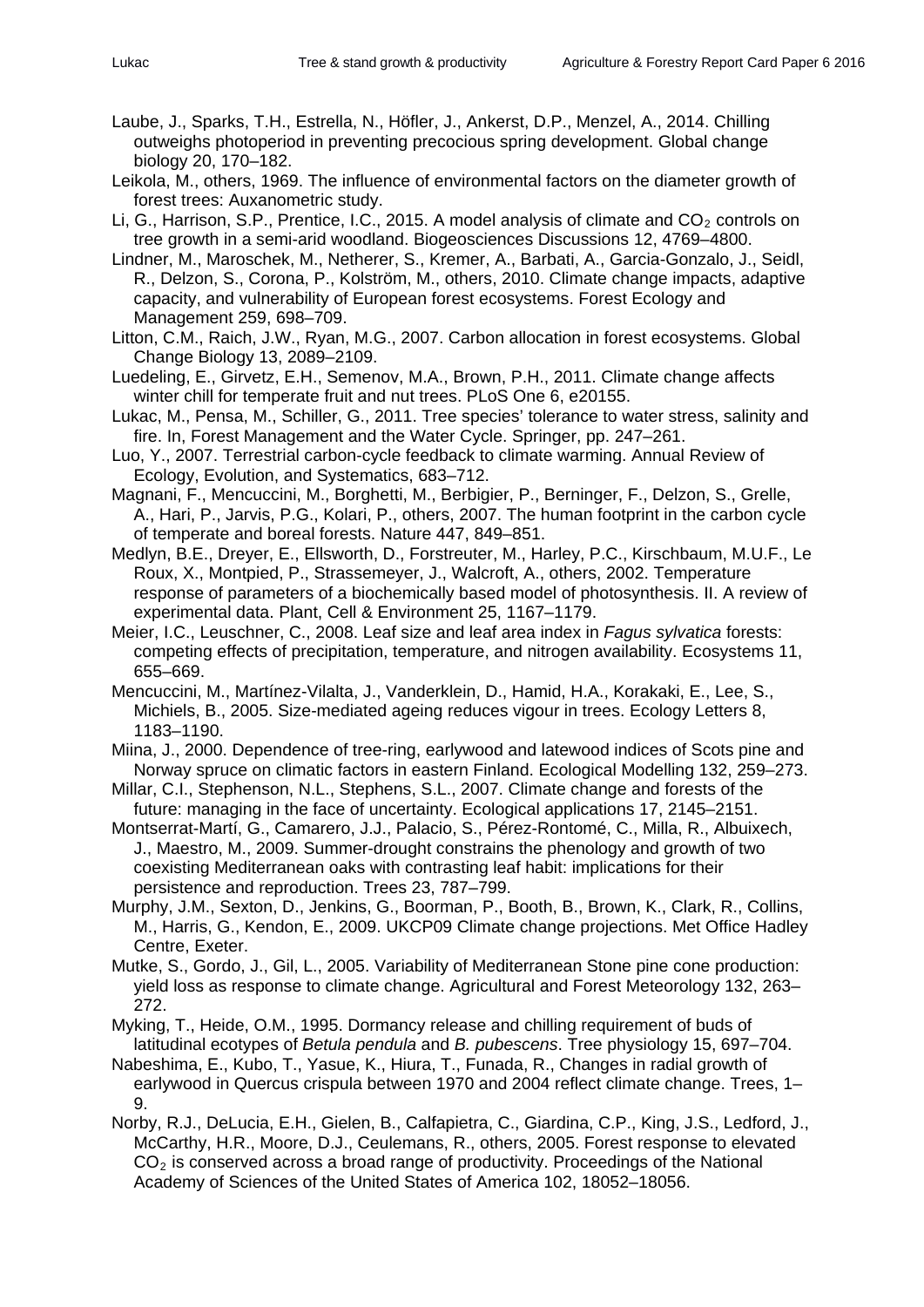- Norby, R.J., Sholtis, J.D., Gunderson, C.A., Jawdy, S.S., 2003. Leaf dynamics of a deciduous forest canopy: no response to elevated  $CO<sub>2</sub>$ . Oecologia 136, 574–584.
- Norby, R.J., Warren, J.M., Iversen, C.M., Medlyn, B.E., McMurtrie, R.E., 2010.  $CO<sub>2</sub>$ enhancement of forest productivity constrained by limited nitrogen availability. Proceedings of the National Academy of Sciences 107, 19368–19373.
- Norby, R.J., Zak, D.R., 2011. Ecological lessons from free-air  $CO<sub>2</sub>$  enrichment (FACE) experiments. Annual review of ecology, evolution, and systematics 42, 181.
- Övergaard, R., Gemmel, P., Karlsson, M., 2007. Effects of weather conditions on mast year frequency in beech (*Fagus sylvatica* L.) in Sweden. Forestry 80, 555–565.
- Pajtík, J., Konôpka, B., Lukac, M., 2011. Individual biomass factors for beech, oak and pine in Slovakia: a comparative study in young naturally regenerated stands. Trees 25, 277– 288.
- Partanen, J., Koski, V., Hänninen, H., 1998. Effects of photoperiod and temperature on the timing of bud burst in Norway spruce (*Picea abies*). Tree physiology 18, 811–816.
- Peng, C., Ma, Z., Lei, X., Zhu, Q., Chen, H., Wang, W., Liu, S., Li, W., Fang, X., Zhou, X., 2011. A drought-induced pervasive increase in tree mortality across Canada's boreal forests. Nature climate change 1, 467–471.
- Peñuelas, J., Canadell, J.G., Ogaya, R., 2011. Increased water-use efficiency during the 20th century did not translate into enhanced tree growth. Global Ecology and Biogeography 20, 597–608.
- Pérez-Ramos, I.M., Ourcival, J.M., Limousin, J.M., Rambal, S., 2010. Mast seeding under increasing drought: results from a long-term data set and from a rainfall exclusion experiment. Ecology 91, 3057–3068.
- Piovesan, G., Adams, J.M., 2001. Masting behaviour in beech: linking reproduction and climatic variation. Canadian Journal of Botany 79, 1039–1047.
- Pretzsch, H., Biber, P., Schütze, G., Uhl, E., Rötzer, T., 2014. Forest stand growth dynamics in Central Europe have accelerated since 1870. Nature communications 5.
- Rae, A.M., Ferris, R., Tallis, M.J., Taylor, G., 2006. Elucidating genomic regions determining enhanced leaf growth and delayed senescence in elevated CO<sub>2</sub>. Plant, Cell & Environment 29, 1730–1741.
- Richardson, A.D., Bailey, A.S., Denny, E.G., MARTIN, C.W., O'KEEFE, J., 2006. Phenology of a northern hardwood forest canopy. Global Change Biology 12, 1174–1188.
- Richardson, A.D., Black, T.A., Ciais, P., Delbart, N., Friedl, M.A., Gobron, N., Hollinger, D.Y., Kutsch, W.L., Longdoz, B., Luyssaert, S., others, 2010. Influence of spring and autumn phenological transitions on forest ecosystem productivity. Philosophical Transactions of the Royal Society B: Biological Sciences 365, 3227–3246.
- Richardson, S.J., Allen, R.B., Whitehead, D., Carswell, F.E., Ruscoe, W.A., Platt, K.H., 2005. Climate and net carbon availability determine temporal patterns of seed production by Nothofagus. Ecology 86, 972–981.
- Roland, C.A., Schmidt, J.H., Johnstone, J.F., 2014. Climate sensitivity of reproduction in a mast-seeding boreal conifer across its distributional range from lowland to treeline forests. Oecologia 174, 665–677.
- Runion, G.B., Entry, J.A., Prior, S., Mitchell, R.J., Rogers, H.H., 1999. Tissue chemistry and carbon allocation in seedlings of Pinus palustris subjected to elevated atmospheric  $CO<sub>2</sub>$ and water stress. Tree Physiology 19, 329–335.
- Ryan, M.G., Yoder, B.J., 1997. Hydraulic limits to tree height and tree growth. Bioscience, 235–242.
- Sage, R.F., Christin, P.-A., Edwards, E.J., 2011. The C4 plant lineages of planet Earth. Journal of Experimental Botany 62, 3155–3169.
- Samish, R.M., 1954. Dormancy in woody plants. Annual Review of Plant Physiology 5, 183– 204.
- Sardans, J., Peñuelas, J., 2013. Tree growth changes with climate and forest type are associated with relative allocation of nutrients, especially phosphorus, to leaves and wood. Global Ecology and Biogeography 22, 494–507.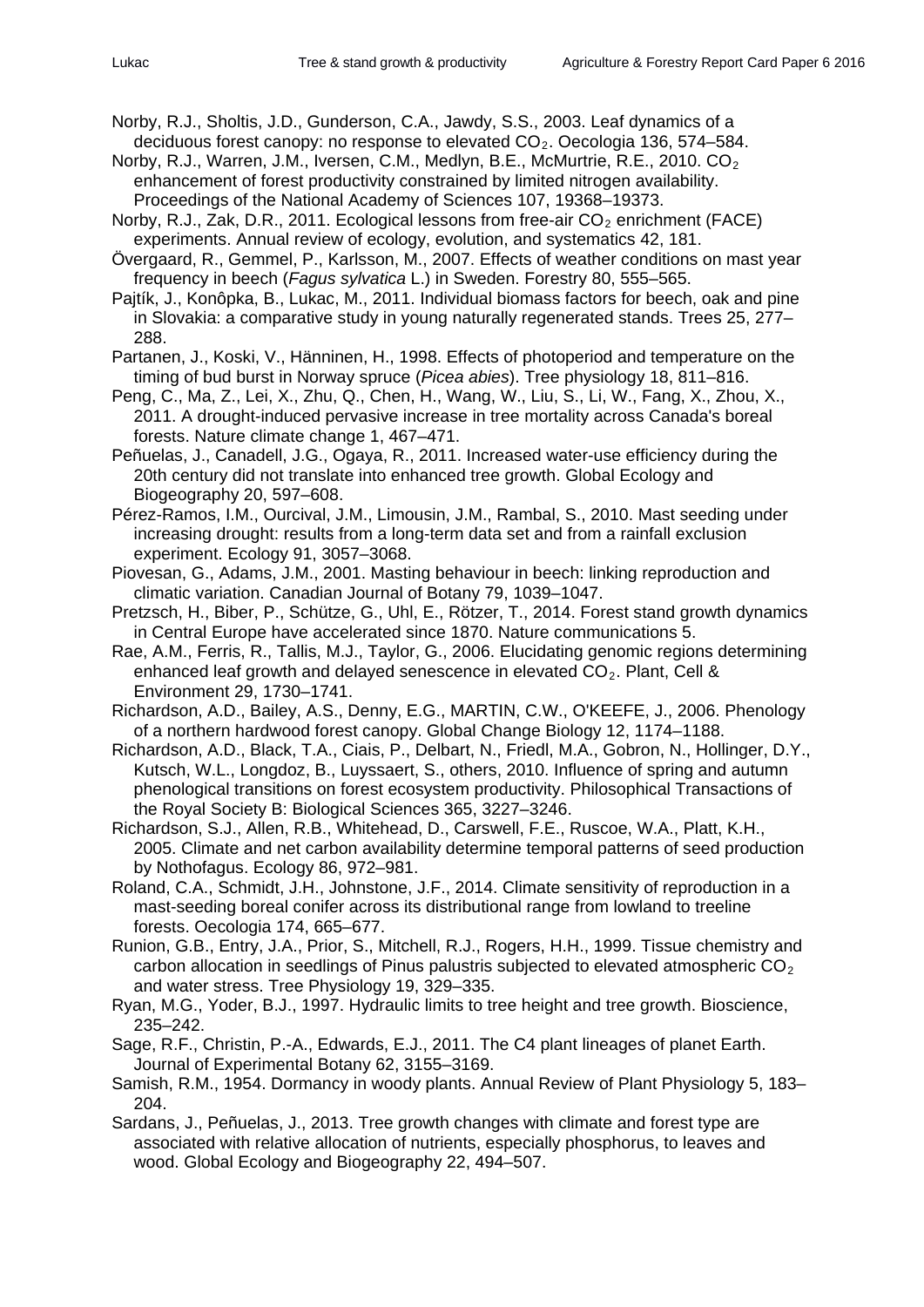Schauber, E.M., Kelly, D., Turchin, P., Simon, C., Lee, W.G., Allen, R.B., Payton, I.J., Wilson, P.R., Cowan, P.E., Brockie, R.E., 2002. Masting by eighteen New Zealand plant species: the role of temperature as a synchronizing cue. Ecology 83, 1214–1225.

- Schwartz, M.D., Hanes, J.M., 2010. Continental-scale phenology: warming and chilling. International Journal of Climatology 30, 1595–1598.
- Sigurdsson, B.D., Medhurst, J.L., Wallin, G., Eggertsson, O., Linder, S., 2013. Growth of mature boreal Norway spruce was not affected by elevated  $[CO<sub>2</sub>]$  and/or air temperature unless nutrient availability was improved. Tree physiology 33, 1192–1205.

Skovsgaard, J.P., 2009. Analysing effects of thinning on stand volume growth in relation to site conditions: a case study for even-aged Sitka spruce (*Picea sitchensis* (Bong.) Carr.). Forestry 82, 87–104.

Smaill, S.J., Clinton, P.W., Allen, R.B., Davis, M.R., 2011. Climate cues and resources interact to determine seed production by a masting species. Journal of Ecology 99, 870– 877.

Smith, A.R., Lukac, M., Bambrick, M., Miglietta, F., Godbold, D.L., 2013a. Tree species diversity interacts with elevated  $CO<sub>2</sub>$  to induce a greater root system response. Global change biology 19, 217–228.

Smith, A.R., Lukac, M., Hood, R., Healey, J.R., Miglietta, F., Godbold, D.L., 2013b. Elevated  $CO<sub>2</sub>$  enrichment induces a differential biomass response in a mixed species temperate forest plantation. New Phytologist 198, 156–168.

Souza, L., Belote, R.T., Kardol, P., Weltzin, J.F., Norby, R.J., 2010.  $CO<sub>2</sub>$  enrichment accelerates successional development of an understory plant community. Journal of Plant Ecology, rtp032.

Sperry, J.S., Meinzer, F.C., McCulloh, K.A., 2008. Safety and efficiency conflicts in hydraulic architecture: scaling from tissues to trees. Plant, Cell & Environment 31, 632–645.

Stiling, P., Moon, D., Hymus, G., Drake, B., 2004. Differential effects of elevated  $CO<sub>2</sub>$  on acorn density, weight, germination, and predation among three oak species in a scruboak forest. Global Change Biology 10, 228–232.

Streng, D.R., Glitzenstein, J.S., Harcombe, P.A., 1989. Woody seedling dynamics in an east Texas floodplain forest. Ecological Monographs, 177–204.

Suni, T., Berninger, F., Markkanen, T., Keronen, P., Rannik, Ü., Vesala, T., 2003. Interannual variability and timing of growing-season  $CO<sub>2</sub>$  exchange in a boreal forest. Journal of Geophysical Research: Atmospheres (1984–2012) 108.

Tallis, M.J., Lin, Y., Rogers, A., Zhang, J., Street, N.R., Miglietta, F., Karnosky, D.F., De Angelis, P., Calfapietra, C., Taylor, G., 2010. The transcriptome of Populus in elevated  $CO<sub>2</sub>$  reveals increased anthocyanin biosynthesis during delayed autumnal senescence. New Phytologist 186, 415–428.

Tanentzap, A.J., Lee, W.G., Coomes, D.A., 2012. Soil nutrient supply modulates temperature-induction cues in mast-seeding grasses. Ecology 93, 462–469.

Tanja, S., Berninger, F., Vesala, T., Markkanen, T., Hari, P., Mäkelä, A., Ilvesniemi, H., Hänninen, H., Nikinmaa, E., Huttula, T., others, 2003. Air temperature triggers the recovery of evergreen boreal forest photosynthesis in spring. Global Change Biology 9, 1410–1426.

Taylor, G., Tallis, M.J., Giardina, C.P., Percy, K.E., Miglietta, F., Gupta, P.S., Gioli, B., Calfapietra, C., Gielen, B., Kubiske, M.E., others, 2008. Future atmospheric  $CO<sub>2</sub>$  leads to delayed autumnal senescence. Global Change Biology 14, 264–275.

Ter Borg, S.J., 2005. Dormancy and germination of six *Rhinanthus* species in relation to climate. Folia Geobotanica 40, 243–260.

Thomas, B., Vince-Prue, D., 1997. Photoperiodism in Plants. Academic Press, San Diego.

Tschaplinski, T.J., Stewart, D.B., Hanson, P.J., Norby, R.J., 1995. Interactions between drought and elevated  $CO<sub>2</sub>$  on growth and gas exchange of seedlings of three deciduous tree species. New Phytologist, 63–71.

Tylianakis, J.M., Didham, R.K., Bascompte, J., Wardle, D.A., 2008. Global change and species interactions in terrestrial ecosystems. Ecology letters 11, 1351–1363.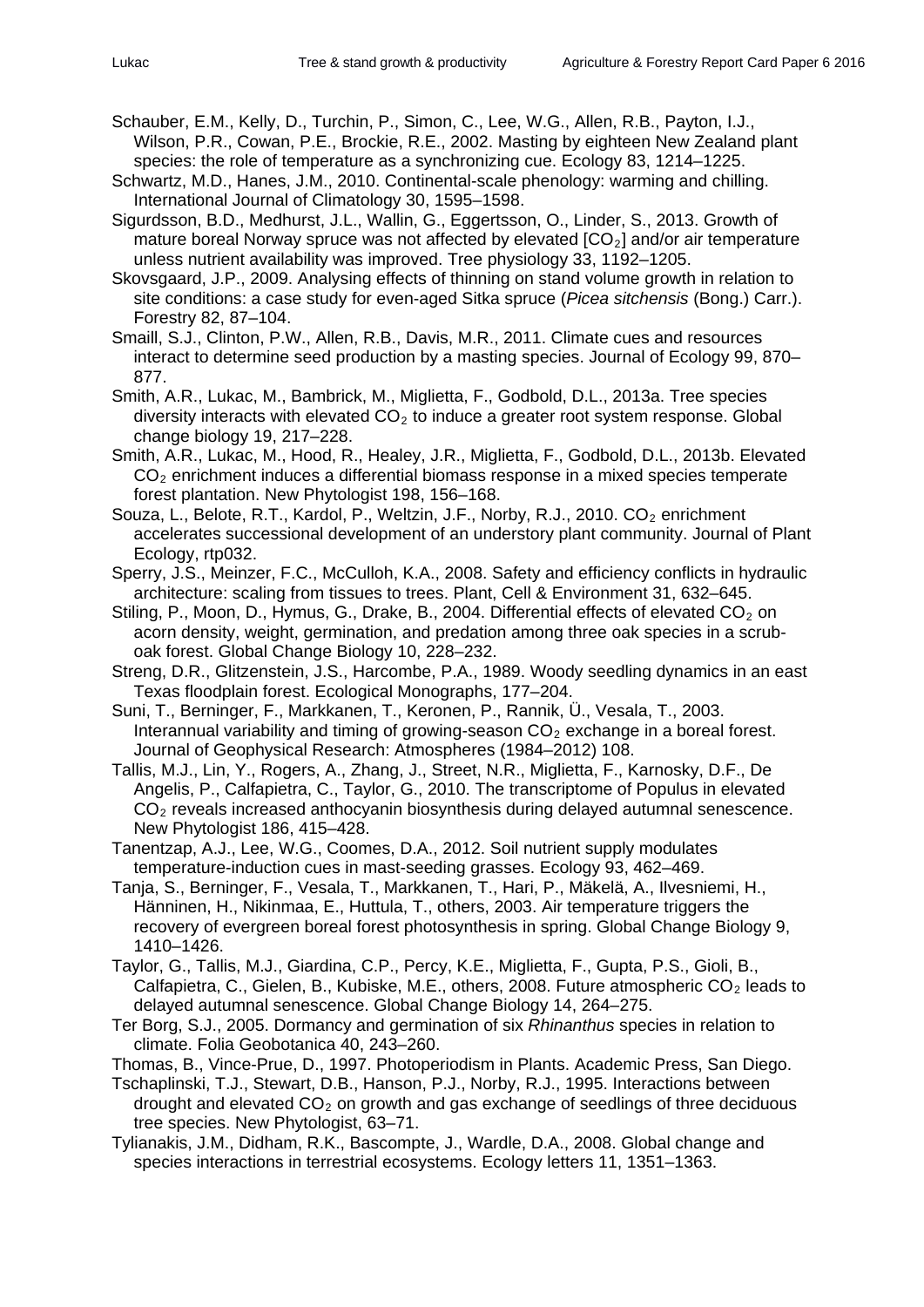- Vaganov, E.A., Hughes, M.K., Kirdyanov, A.V., Schweingruber, F.H., Silkin, P.P., 1999. Influence of snowfall and melt timing on tree growth in subarctic Eurasia. Nature 400, 149–151.
- Van Mantgem, P.J., Stephenson, N.L., 2007. Apparent climatically induced increase of tree mortality rates in a temperate forest. Ecology Letters 10, 909–916.
- Vartapetian, B.B., Jackson, M.B., 1997. Plant adaptations to anaerobic stress. Annals of Botany 79, 3-20.
- Vayreda, J., Martinez-Vilalta, J., Gracia, M., Retana, J., 2012. Recent climate changes interact with stand structure and management to determine changes in tree carbon stocks in Spanish forests. Global Change Biology 18, 1028–1041.
- Vleeshouwers, L.M., Bouwmeester, H.J., 2001. A simulation model for seasonal changes in dormancy and germination of weed seeds. Seed Science Research 11, 77–92.
- Wagner, F., Rossi, V., Stahl, C., Bonal, D., Herault, B., 2012. Water availability is the main climate driver of neotropical tree growth. PloS one 7, e34074.
- Walck, J.L., Hidayati, S.N., Dixon, K.W., Thompson, K.E.N., Poschlod, P., 2011. Climate change and plant regeneration from seed. Global Change Biology 17, 2145–2161.
- Walther, G.-R., 2010. Community and ecosystem responses to recent climate change. Philosophical Transactions of the Royal Society of London B: Biological Sciences 365, 2019–2024.
- Washitani, I., Kabaya, H., 1988. Germination responses to temperature responsible for the seedling emergence seasonality of *Primula sieboldii* E. Morren in its natural habitat. Ecological Research 3, 9–20.
- Way, D.A., Ladeau, S.L., McCarthy, H.R., Clark, J.S., Oren, R.A.M., Finzi, A.C., Jackson, R.B., 2010. Greater seed production in elevated  $CO<sub>2</sub>$  is not accompanied by reduced seed quality in *Pinus taeda* L. Global Change Biology 16, 1046–1056.
- Way, D.A., Oren, R., 2010. Differential responses to changes in growth temperature between trees from different functional groups and biomes: a review and synthesis of data. Tree Physiology, tpq015.
- Weiskittel, A.R., Hann, D.W., Kershaw Jr, J.A., Vanclay, J.K., 2011. Forest growth and yield modeling. John Wiley & Sons.
- Welling, A., Moritz, T., Palva, E.T., Junttila, O., 2002. Independent activation of cold acclimation by low temperature and short photoperiod in hybrid aspen. Plant Physiology 129, 1633–1641.
- Wingler, A., Marès, M., Pourtau, N., 2004. Spatial patterns and metabolic regulation of photosynthetic parameters during leaf senescence. New Phytologist 161, 781–789.
- Yazaki, K., Funada, R., Mori, S., Maruyama, Y., Abaimov, A.P., Kayama, M., Koike, T., 2001. Growth and annual ring structure of Larix sibirica grown at different carbon dioxide concentrations and nutrient supply rates. Tree Physiology 21, 1223–1229.
- Zhu, K., Woodall, C.W., Clark, J.S., 2012. Failure to migrate: lack of tree range expansion in response to climate change. Global Change Biology 18, 1042–1052.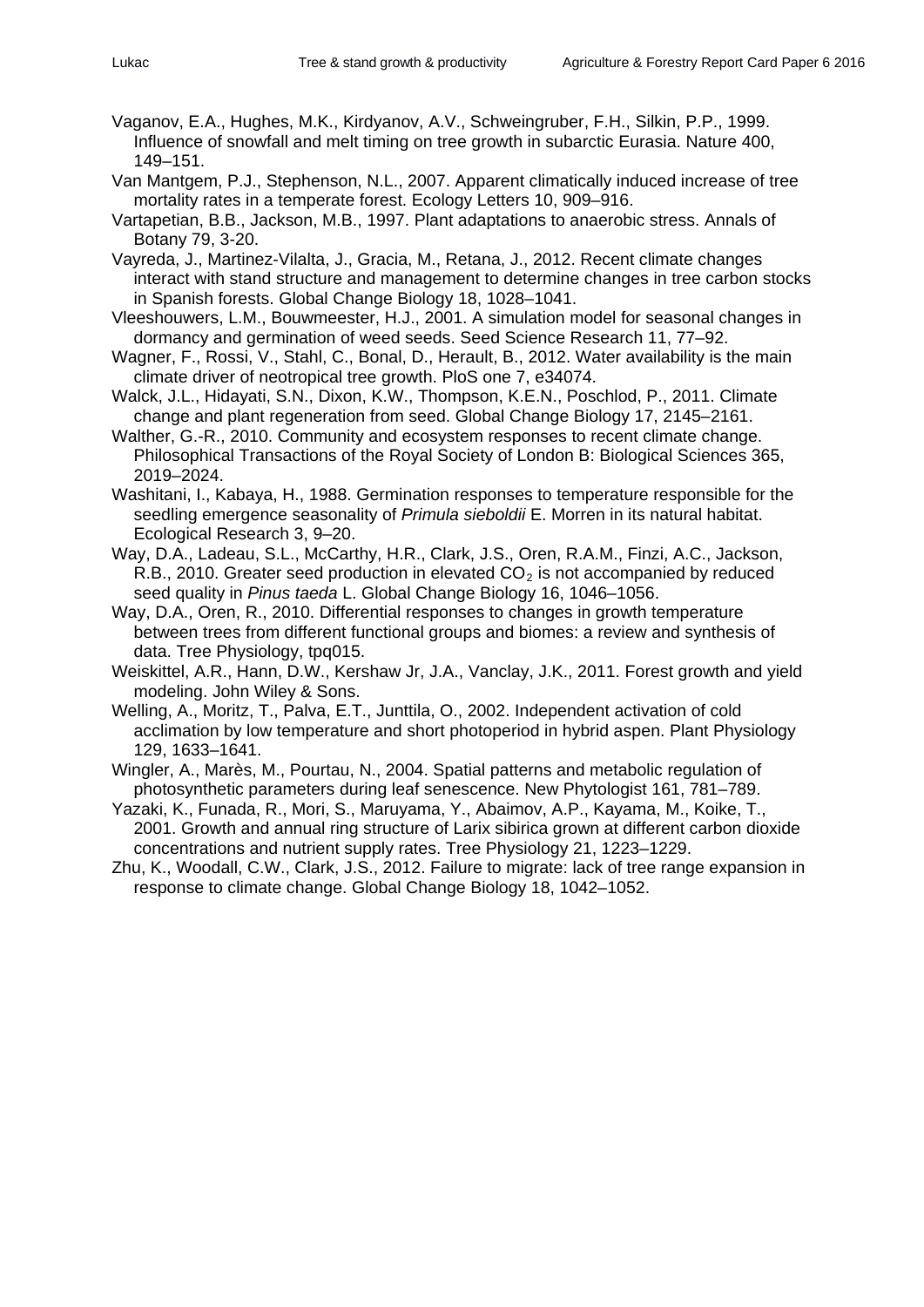

Figure 1. Range of growth responses to warming. Adapted from Way and Oren (2010).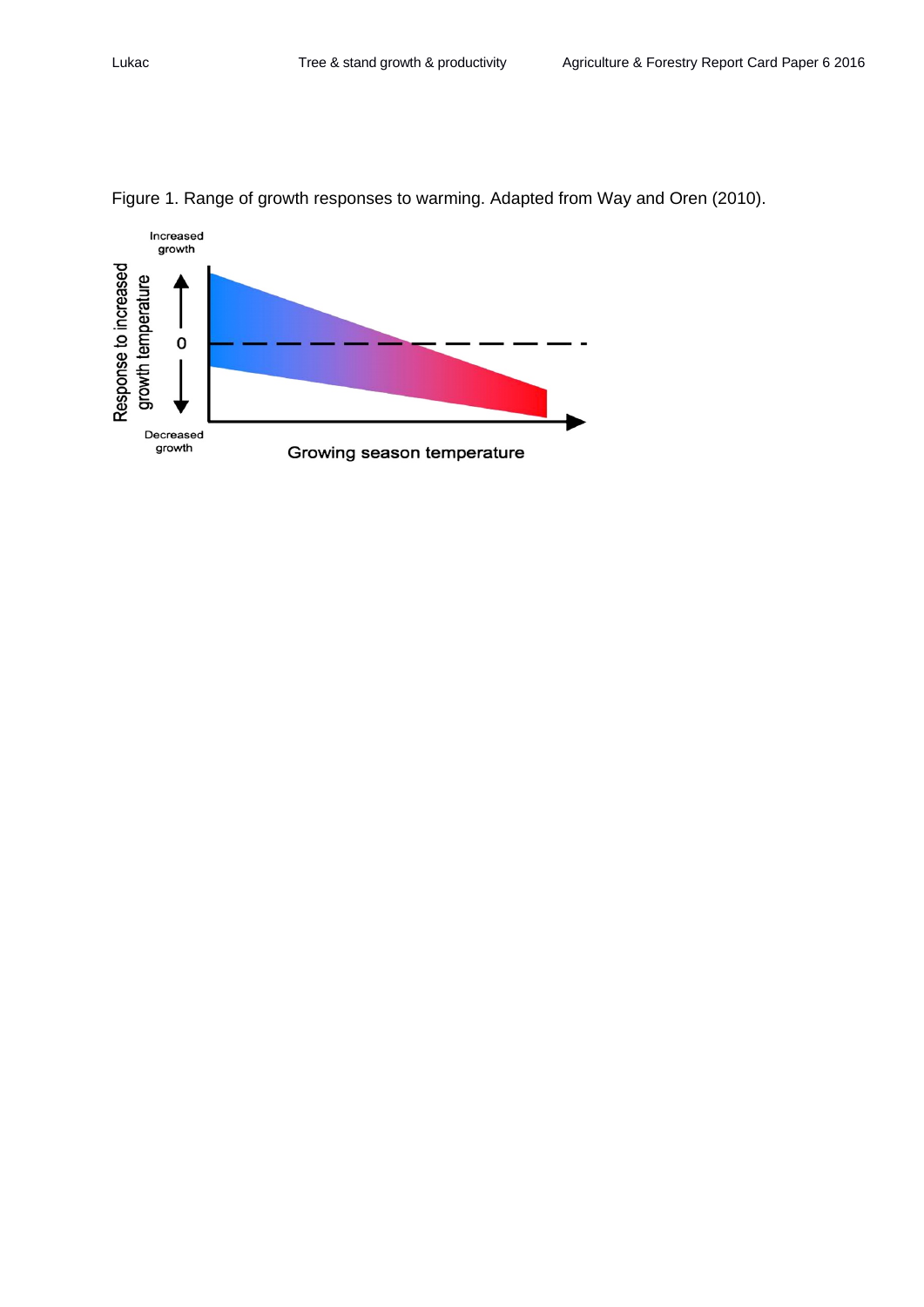

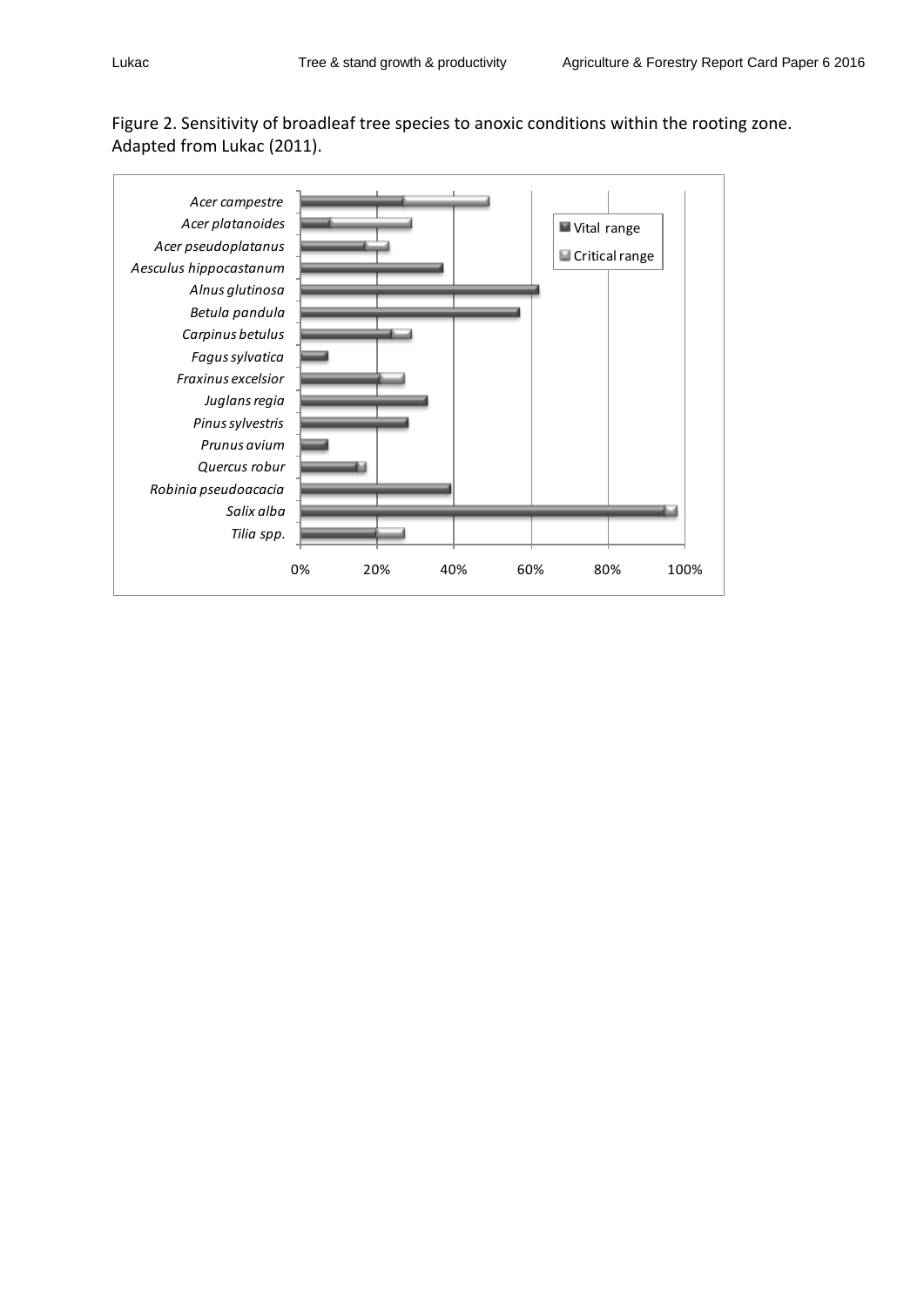## Figure 3 Phenological adaptations to warmer climate. Adapted from Keenan *et al*. (2014).